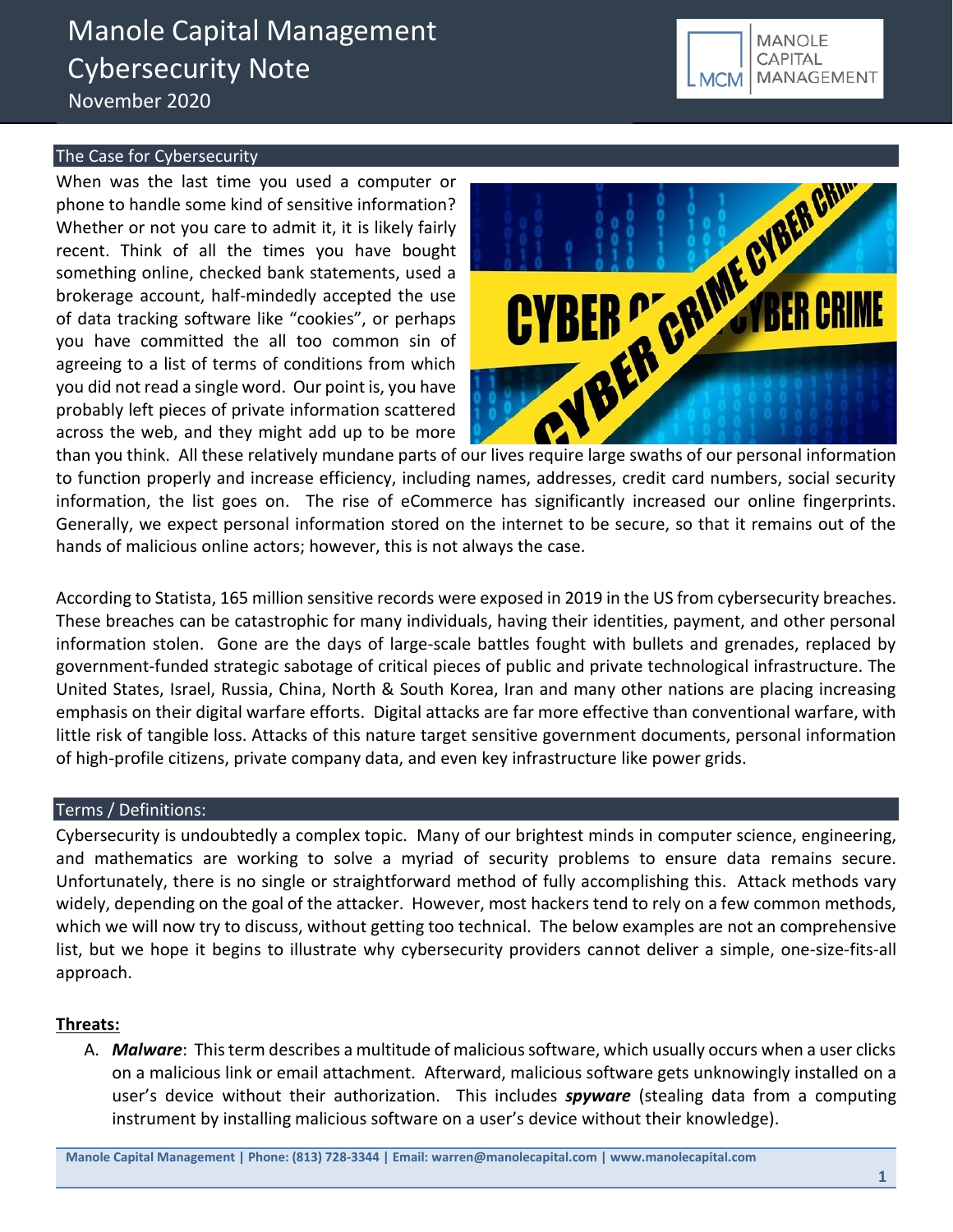B. *Phishing*: This occurs when an attacker sends an email, pretending to be a trusted source or colleague, to get a victim to share sensitive data (such as credit card data and passwords). By mimicking a trusted, reputable entity, phishing attacks attempt to trick a user into clicking on a malicious attachment or link. Once this occurs, fraudsters can Protection then hijack an account or computer. It is very hard to fight something you do not understand, so the first defensive step is to be aware of what a phishing attempt looks like. Examples are emails asking for the confirmation of personal information, suspicious looking details, poorly written emails or an unusual sense of urgency.



**MANOLE CAPITAL** 

**MCM** 

MANAGEMENT

- C. *Man in the Middle Attack (MitM):* This occurs when an hacker inserts themselves into a transaction or transfer of data between two parties. This allows them to steal and alter data without the victims knowledge. This attack most commonly occurs on unsecured public Wi-Fi networks, where information can be stolen as it is passed through the network.
- D. *Denial-of-Service (DoS) Attack*: This occurs when servers and networks are overwhelmed with large amounts of traffic. This attack prevents a system from fulfilling actual requests and can be thought of as a "traffic jam". When this occurs, it is known as a DDoS or distributed denial-of-service.
- E. *Structured Query Language or SQL Injection:* A SQL injection attack uses malicious code, passes it to a server, and forces it to reveal sensitive information it normally would not. Sometimes launching this type of attack can be as simple as submitting code into an unprotected website search box.
- F. *Ransomware:* the name for malicious software, which gains access and then locks down access to vital data, like files, systems, servers, etc. This type of attack commonly targets a business or municipality and then demands a certain fee (often in bitcoin or cryptocurrencies) for unlocking the system.

Data breaches have gained widespread attention, as businesses have become increasingly reliant on workforce mobility, digital data, and the cloud. With sensitive business data stored on local machines, databases, and/or cloud servers, breaching data is as simple as gaining access to a businesses restricted network. Cybersecurity systems are able to use a variety of defenses in order to mitigate and/or even prevent these attacks. Some of these include: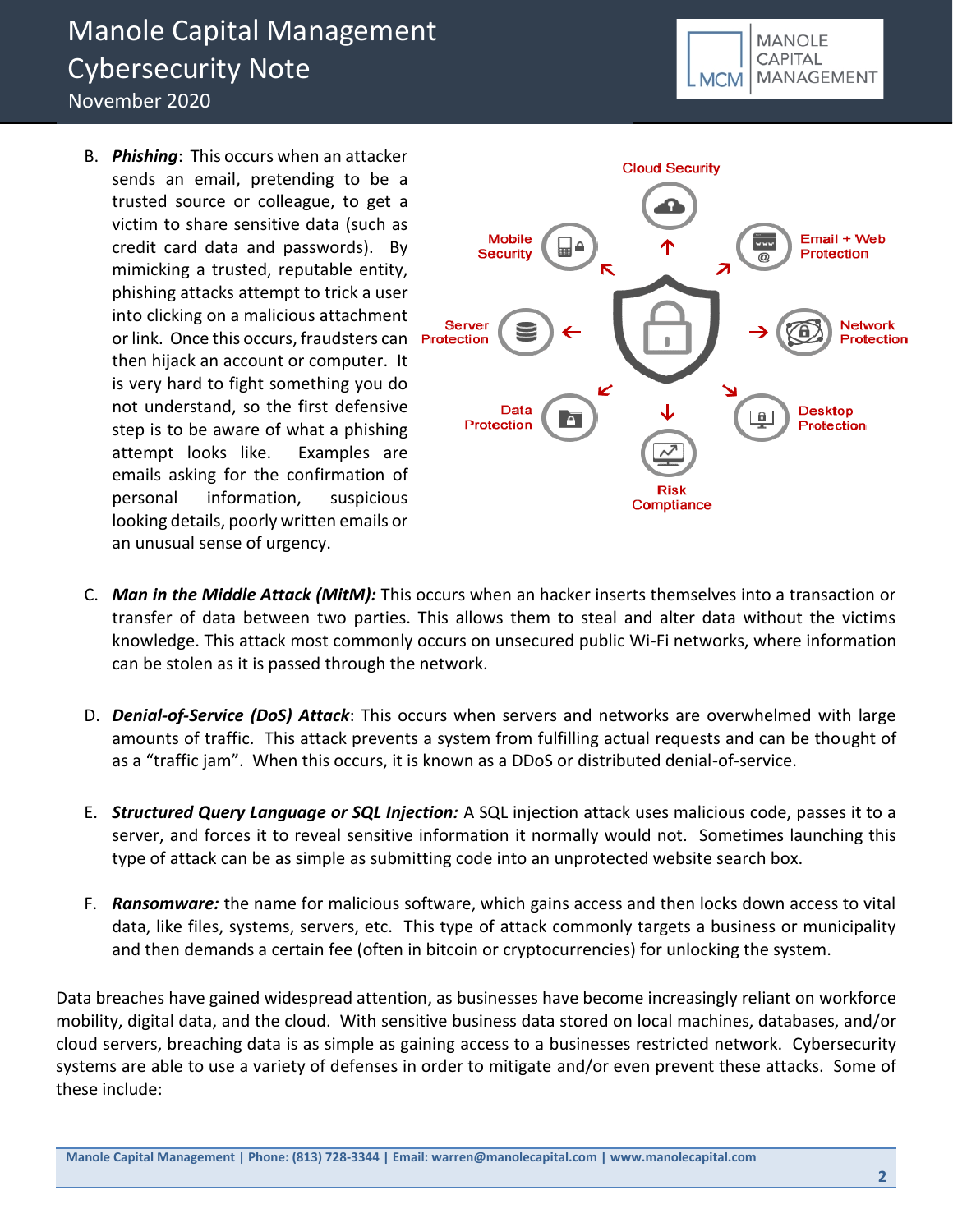

# **Protection / Solutions:**

- A. *Antivirus*: Usually a single program responsible for protecting from, scanning for, and removing multiple kinds of malware as described above. Great for protecting a single device, such as a home computer or laptop, from a wide variety of common threats.
- B. *Firewalls*: These filter data "going to and coming from" a network, like a protected wall. A barrier is created between the internal and external network, based on a certain set of security rules.
- C. *Endpoint Security:* There are multiple types of devices that can access a network. These "endpoints" can include company computers, laptops, or employee smartphones. All of these devices pose a security threat to the business network, as a network is only as strong as its weakest link. With endpoint access, a hacker could navigate a network and end up accessing sensitive information. Endpoint security safeguards a network by recognizing if these devices and users are permissioned to enter. This kind of protection is usually used for large, complicated enterprises or those with a wide range of entry points. Antivirus and firewall protection are considered crucial elements of endpoint security.
- D. *Network Security:* This kind of security often comes after endpoint security. This is often defined in generic terms, but network security protects your network from a variety of security threats typically by locking network entry, only allowing authorized users access, and giving users access to only certain pieces of the network.

Hopefully, these terms and definitions help to set the stage for your understanding of cybersecurity. We wanted to begin our analysis with a general overview of the types of threats, as well as the different protective measures or cybersecurity defenses. As we continue, we will attempt to shine a light on how cybersecurity companies use these defenses to offer services to clients.

# Breaches & Cyberattacks:

The history of data breaches and cyberattacks is unfortunately quite large. As the next chart shows, there have literally been thousands of sizeable cyberattacks and data breaches.

According to TechTarget, a data breach is "an incident in which sensitive, protected or confidential data has potentially been viewed, stolen or used" by an unauthorized individual or entity. This could entail sensitive trade secrets, intellectual property or health and payment card information. How long have these breaches been occurring? Let's review some of the largest data breaches of all-time.

Why are breaches getting more dangerous and larger in scope? This is because the world's volume of data has been growing exponentially year after year. This gives cyber criminals a greater opportunity to expose massive volumes of data in a single breach. While individuals are responsible for 70% of data creation, 80% of that data is stored by enterprises. According to CSC.com, data production in 2020 will be 44x greater than it was in 2009. Also, over  $1/3^{rd}$  of all data is now passing through the cloud.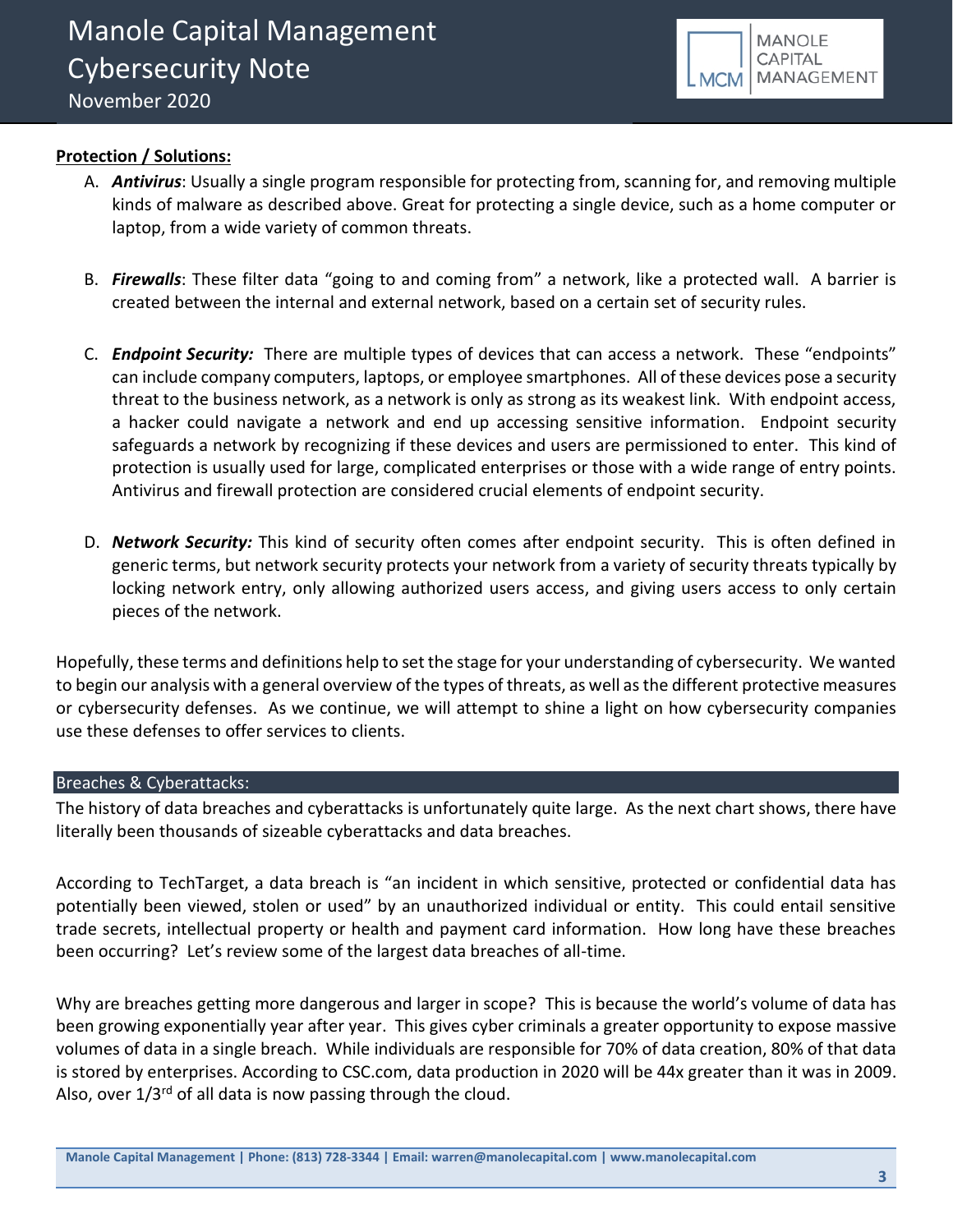



Over the last decade, the largest data breaches have been eBay's 2014 breach of 145 million accounts, JP Morgan's 2014 breach of 76 million households and Heartland Payments Systems 2008 breach of 134 million accounts. More recently, the number of accounts affected have skyrocketed. Over the last 5 to 6 years, the largest data breaches were Yahoo in 2013 which impacted 3 billion accounts, FriendFinder Networks in 2016 which affected 412 million accounts and Marriott-Starwood in 2015 impacting 383 million accounts.

The Yahoo attack comprised users names, email addresses, phone numbers, dates of birth, encrypted passwords, and some security questions. The FriendFinder Network attack stole even more sensitive information, as FriendFinder is not your typical dating website. FriendFinder is an adult entertainment company, so its breach of usernames, passwords, emails and other personal information was a particularly sensitive subject. After Marriott purchased Starwood in 2014, it became the world's largest hotel chain. Unfortunately, hackers were already in Starwood's systems and they were able to get access to passport data, phone numbers, emails and credit card details. All the above are

examples where cybercriminals sought personal information for financial gain; however, today hackers are not just individuals or cartels seeking riches. Cybercrime has now become the forte of certain nation states.

In 2014, Sony Pictures was attacked by the "Guardians of Peace" following the release of its controversial movie *The Interview.* It was widely thought that this attack was the perpetrated by the North Korean government, since the movie's plot was to assassinate North Korean leader Kim Jong Un. The cyberattack stole huge amounts of information from Sony's network and ultimately released thousands of confidential and embarrassing emails.

Then, in 2015, it was widely believed that the Iranian government hacked into the Sands Casino, following some very controversial statements by its founder, Sheldon Adelson. On February 10<sup>th</sup> of 2015, the world's largest gaming company was thrown into chaos, as its email went down, its computers were rendered useless and its phones were disabled. The cyberattack essentially shutdown all of Sands Casino's technology systems. These examples should demonstrate how important cybersecurity is for all individuals, commercial entities and even nations.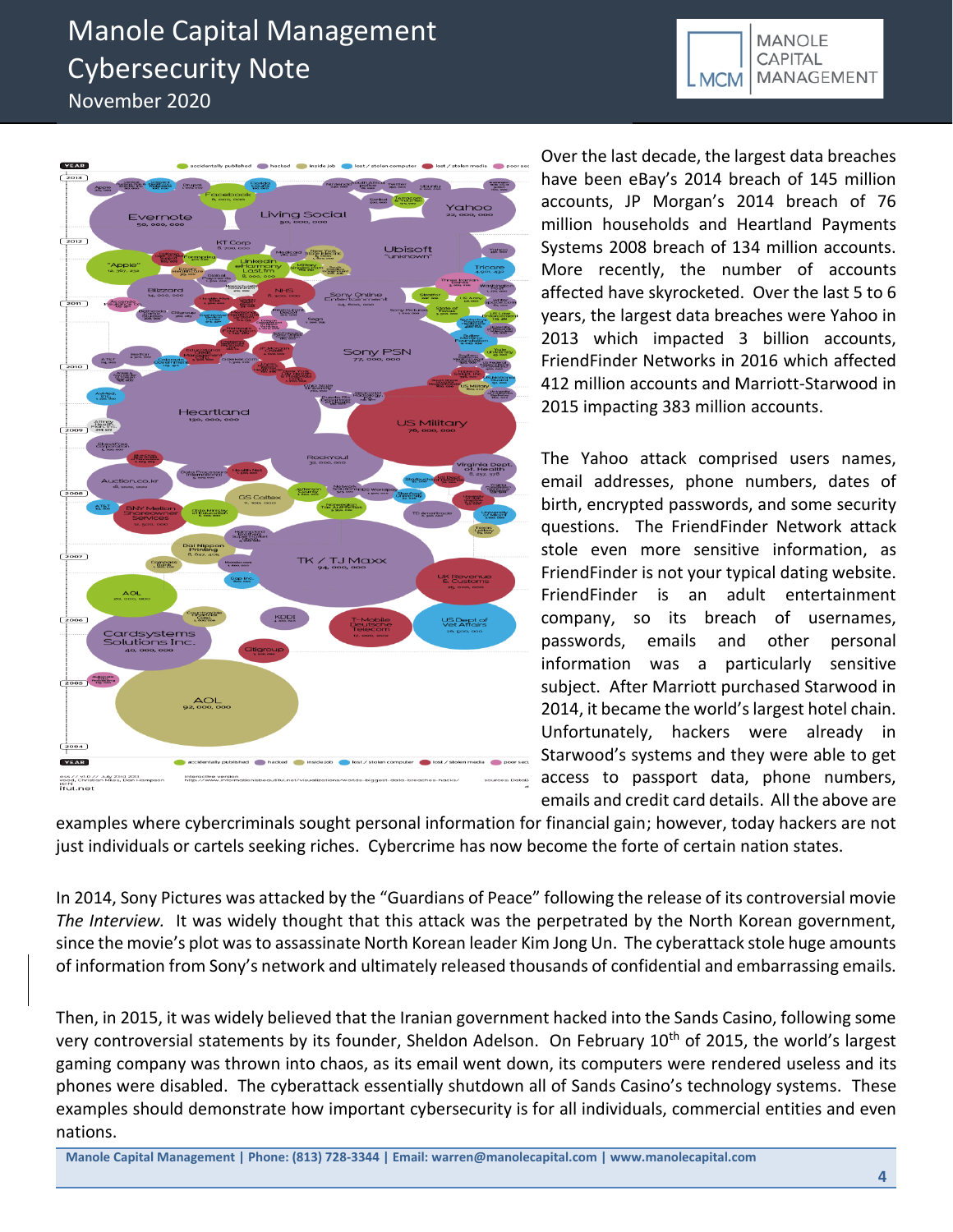

Just a month ago, a cyberattack brought down the New Zealand Exchange. The NZX is the locally listed operator of the exchange, where roughly \$25 billion is annually traded. The problems were caused by a DDoS or distributed denial of service, where the NZX network was flooded with so much information and traffic that it crashed. Since the traffic was well-distributed across NZX's global network, it is impossible to determine the source of the attack. As this shows, hackers and cybercriminals can take down a national stock exchange. What would happen if this occurred on the NYSE, Nasdaq, German or London exchanges? The stock market is always looking for great, growth stories. Unfortunately, the threat of cybercrime is one area showing enormous secular growth.

# Why Fintech?

Manole Capital defines FINTECH as *"anything utilizing technology to improve an established process."*We intentionally take a very broad definition of FINTECH and own many companies that others would never classify as FINTECH. Within the technology space, we do not own Facebook, Amazon, Apple, Google, Microsoft or Nexflix. Within the financial industry, we do not own any traditional banks or insurance companies. For us, FINTECH is a unique and emerging hybrid. We own companies that have certain traits and characteristics we believe will lead to outperformance. Also, we own companies that are mis-classified by GICS as industrial companies, despite the fact that they do not manufacture anything.

When it comes to cybersecurity, we believe some companies are using technology to provide security services to both consumers and businesses. We have found that the two biggest industries potentially at risk are healthcare and finance. Laws and regulations have been written in each industry, to provide guidelines for companies to follow, with HIPAA addressing healthcare and PCI Data Security Standards for payments. These regulations provide a framework for the safeguards, storage, and use practices for handling sensitive information, but not all industries have set rules and regulations.. Even with this regulations in place, it cannot definitively stop data breaches from occurring.

While healthcare providers are particularly vulnerable from a from a data breach, with sizeable penalties under HIPPA laws for inadequately protecting personal health information, the financial sector has been the target of the most, high-profile attacks. In 2008, Heartland Payments suffered a data breach compromising 130 million records from over 250,000 businesses. Heartland is a payment processor, that authorizes, clears and settles credit and debit card transactions. This New Jersey-based processor was breached through malware that was planted on its network for months, without the company's knowledge. This malware recorded card data, as it arrived from its retailers. This data breach is regarded as the largest credit card scam in history.

In 2019, Capital One had a massive hack that compromised information on 106 million card customers. This hack exposed addresses, dates of birth and self-reported incomes that had applied for a card from 2005 to early 2019. Even some social security numbers, bank account numbers and credit scores were impacted. This hack was considered the largest-ever data breach of a big bank and regulators were going to impose penalties onto Capital One for their "failure to promptly install protective software" and fend off these type of attacks. The Office of the Comptroller of the Currency said that Capital One failed "to establish effective risk assessment processes" and it did not "correct the deficiencies in a timely manner." The OCC and the Federal Reserve then insisted that Capital One make risk-management changes and increase their cybersecurity defenses. What was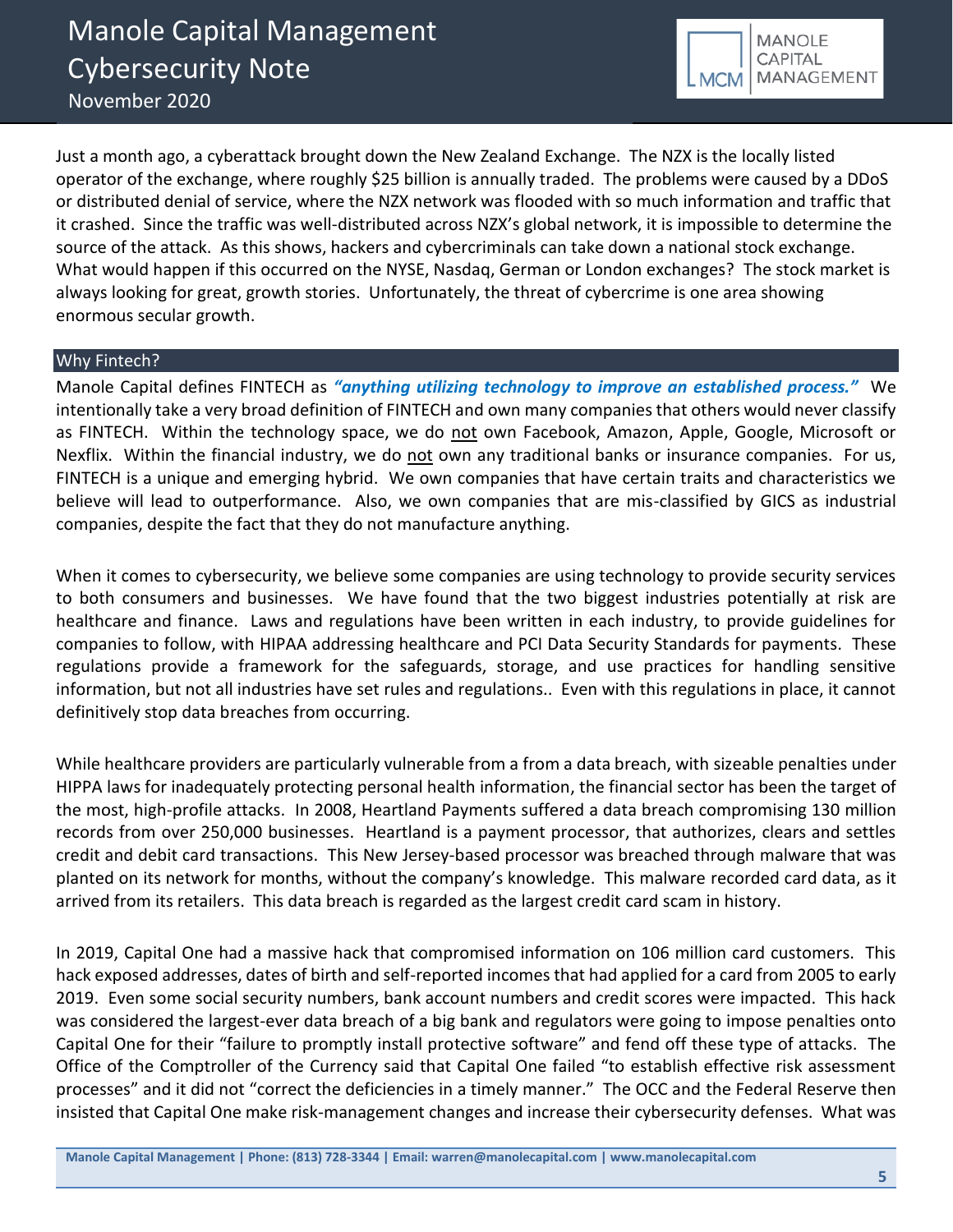

the penalty for this lapse of judgement? Apparently, the regulator felt it was worth \$80 million, which is probably an amount Capital One easily had in insurance.

It isn't difficult to understand why these financial companies are a primary target for hackers. Financial institutions and banks have tons of personal information and they are the gatekeeper of people's assets. Just like infamous bank robber Willie Sutton said, "I rob banks because that's where the money is." While all companies are at risk, the greatest threat appears to be for large healthcare and financial companies.

Looking at our FINTECH definition, we believe the advancements in technology have forced certain companies to increase the protection of sensitive and valuable data. In our opinion, we feel that cybersecurity companies are using technology to improve a process, ideally adding a layer of security and protection. From our perspective, we have no problem classifying these technology, software and security companies under our FINTECH umbrella.

# Getting Better or Worse?:

All these potential threats are becoming increasingly more common, especially when one considers the recent shift of working remotely, due to the global pandemic. Our personal and commercial cybersecurity needs continue to grow, but we tend to set less resources aside to fight this threat. Quite simply, the attacks are no longer just simple cases of stealing a credit card for personal gain, now these criminals and nation states are becoming more sophisticated, dangerous and costly.

With the shift toward working from home, the cybersecurity vulnerabilities have only escalated. Before the pandemic, certain firms claimed to have thousands of threats per day. Now that workers are at home, the attacks are surging. Unfortunately, firms have indicated that the attacks and threats have increased by ordersof-magnitudes. In a May 2020 Senate Judiciary Committee meeting, one FBI official said the number of complaints of internet crime have more than doubled. At the same hearing, one Secret Service official said he expects over \$30 billion in stimulus funds will end up being stolen through various scams.

IBM conducted a survey in early June and the statistics were not promising. It found that 53% of its used a personal laptop for business related work, which often lack a firewall or software safeguard. 29% of remote workers said they allowed their kids to use their computer for gaming, online shopping, etc. 45% said their employer has not provided security training during this work from home environment. 37% of work-from-home employees reuse the same passwords for business applications, as they do for personal information. Even more alarming, 53% of the survey stated that their employer has no new security policies in managing personally identifiable information.

With Zoom video calls now an important component of our business lives, hackers have responded. Some are sending video-conference invitations, which really actually embed malware and steal network credentials. Others simply target employees with simple scam emails. While most attempts are ignored or thwarted, all it takes is one entry point for a cybercriminal to succeed. We believe that work-from-home employees are the first line of defense for most companies. It is just like the old adage that "a chain is only as strong as its weakest link."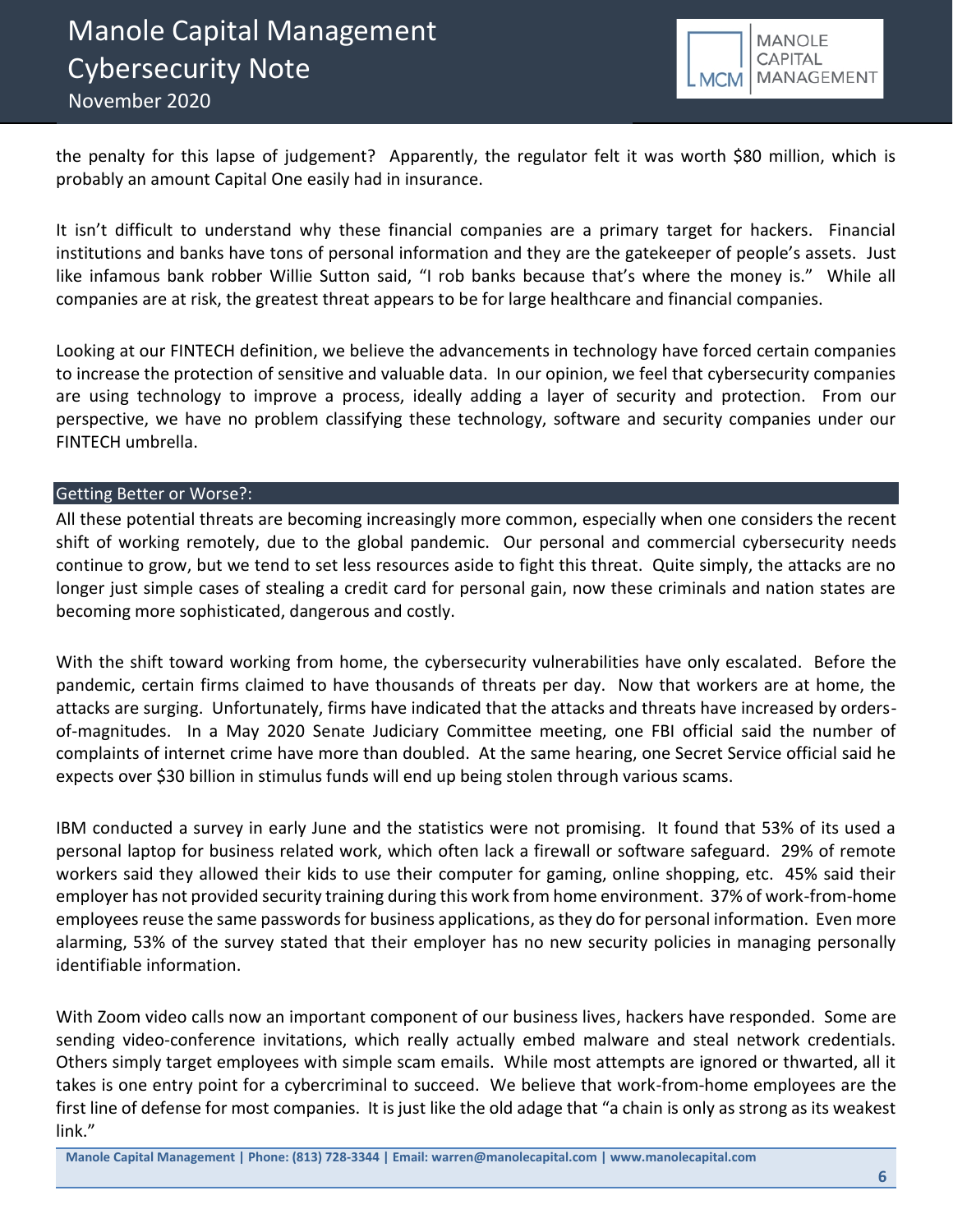

#### Corporate Risk:

It is becoming more and more evident, that public companies are at serious risk if they do not have a formal cybersecurity plan. When Uber was had 57 million accounts hacked in 2016, it sat on this information for a year. Since it was a private company (planning on going public), it even paid a \$100,000 ransom to the hackers to hide the breach. Public companies do not have the same luxury of sweeping troubling information "under the rug".

Back in 2014 and 2015, both Home Depot and Target reported the news of their hacks, within days of identifying the breach. Following Home Depot's September 2014 breach, it identified \$198 million of related costs, but it had \$100 million of insurance to help offset the expense. It has been 6 years since Home Depot's breach and it has done little to impact their brand and customers willingness to shop at their stores. Large corporations can manage these disruptions, but small businesses do not have the same luxury. In a data breach, the average cost per record lost in a data breach is \$148 and the average total costs of a breach is \$3.9 million. Even a small business with only 1,000 lost records, could see costs in the tens of thousands of dollars. In these challenging times, this could be "the straw that broke the camel's back."

Addressing the situation and taking proactive measures to ensure hacks do not happen, seems like the best possible solution to pursue. From our perspective, we believe that public companies have a duty to protect customer information and have an increasing amount of pressure to ensure they adequately address the risk of cybersecurity. As seen in the below chart, a Sentieo and Barron's analysis found that large US companies are still not taking this threat seriously. The analysis looked at annual 10-k filings and found that only half of S&P 500 companies are citing the threat of a data breach in their risk section. While the metrics are only through 2017, we have to believe that the curve continues "up and to the right". The unfortunate trend is increasing, with more companies beginning to address the threat. However, the concern level from is far from overwhelming. We believe it is time that executives accept the fact that companies will be breached and start thinking "outside the box" when it comes to data security. To be in denial of this, is just not accepting reality.

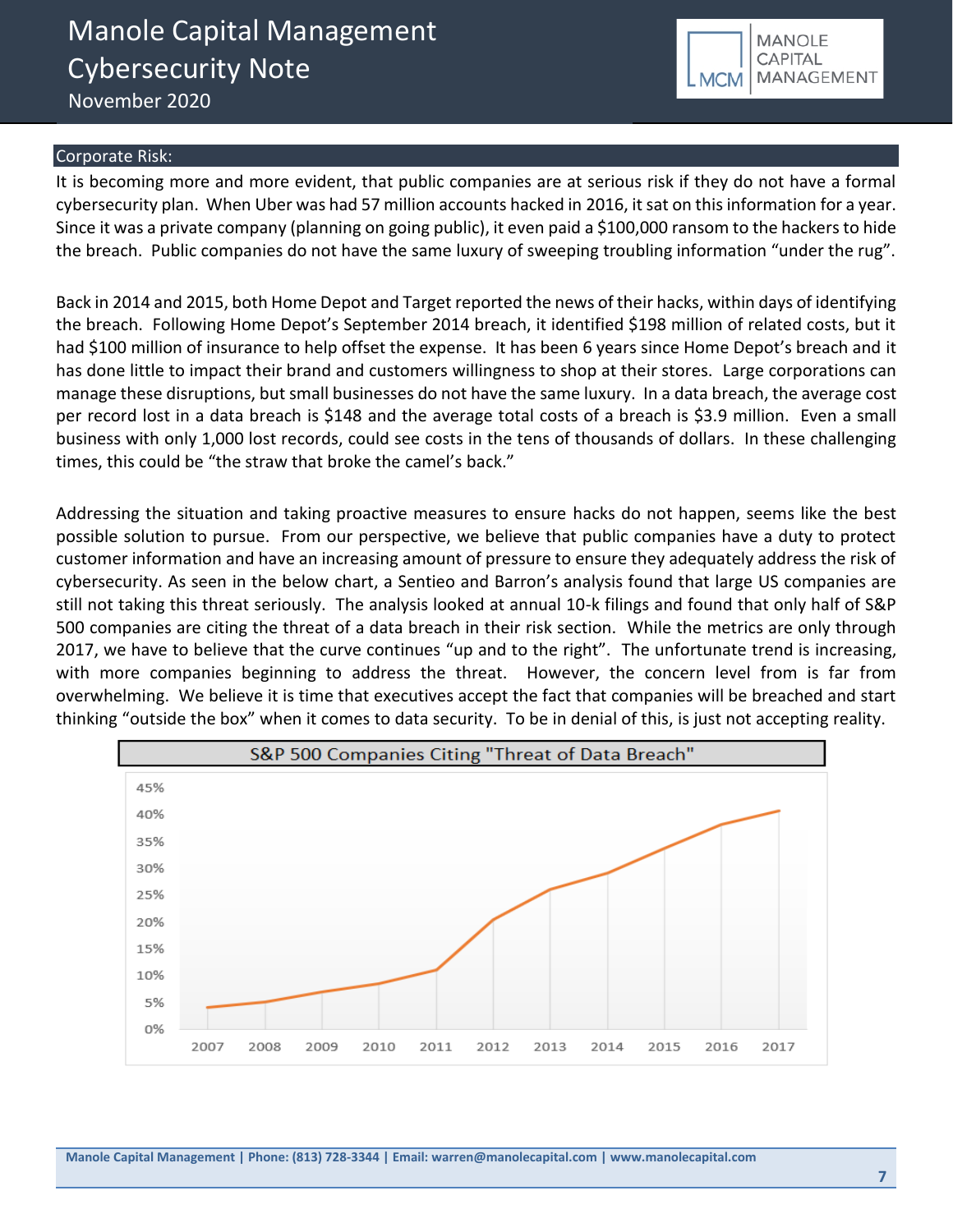

### The Cost of Overconfidence:

For businesses, investing in cybersecurity is a simple cost-benefit analysis. In our opinion, having strong cybersecurity is as essential as electricity. At a minimum, it should be viewed similar to business insurance. All management teams and boards should view cybersecurity as a small price to pay, as compared to the potential long-term damage to one's brand or the costs associated with a security breach.

According to a study conducted by the *Online Trust Alliance*, global cyber-attacks continue to significantly rise (in frequency and dollar damage). IBM estimates that the average financial impact of a breach is \$3.8 million, although this figure grows exponentially as larger enterprises are affected. We would argue that this financial cost understates the true impact from a security breach, as many merchants are then subjected to costly and high profile class-action lawsuits.

Not only is the business hurt, but their brand and reputation can become permanently tarnished. A recent BAE Systems survey found that a considerable majority of executives cited "reputational damage" and "subsequent legal liability" as their two highest concerns. This security breach lesson has been experienced by executives at Equifax, First American Financial, Facebook, Apple and numerous other companies. Despite these high profile lapses, many companies still overestimate the efficacy of their current cybersecurity platforms. Want proof of this overconfidence? Statistics Canada reported that more than one in five Canadian companies were victims of a cyberattack in 2017, even though 84% of Canadian executives thought their organization was a "top performer" in cybersecurity.

One of the bigger problems we see, is the vast amount of information businesses are storing. In our opinion, companies should be focusing on minimizing or even eliminating their unnecessary data collection practices. In the name of security, many companies are over-collecting or over-storing sensitive client information. By keeping this sensitive information, a company places themselves (and their customers) at considerably more risk, versus if they had simply deleted the data or never collected it at all. For example, there was no justification for Target to have stored the four-digit PIN numbers of their customers' debit cards. In fact, payment standards mandated that they do not do this. This obviously was a terrible and probably unintentional decision made by Target.

#### Management Priorities:

We believe the short-term nature of Wall Street has negatively impacted certain management teams. Some companies are being led by individuals with a short-term revenue and earnings focus. These teams are running their business from quarter-to-quarter, with the goal of simply exceeding sell-side analyst forecasts. Instead of focusing on the long-term success of their company, these managers are taking a short-sighted risk.

This disconnect is largely driven by an internal lack of knowledge. Cyber criminals are dynamic and constantly adapting; management teams must also be adept and resourceful. If executives do not place enough emphasis on security, a breach will surely occur. Once a breach has occurred, it is way too late to spend and invest in security protocols. A study by the *Harvard Business Review* found that the traditional role of the Chief Information Security Officer is outdated. Their research showed that having one individual charged with handling all factors of cybersecurity is inappropriate and that all executives should bear some of responsibility (flowing all the way up to the Board of Directors). With the advent and growth of outsourcing, there are a growing number of third-party vendors providing cybersecurity solutions.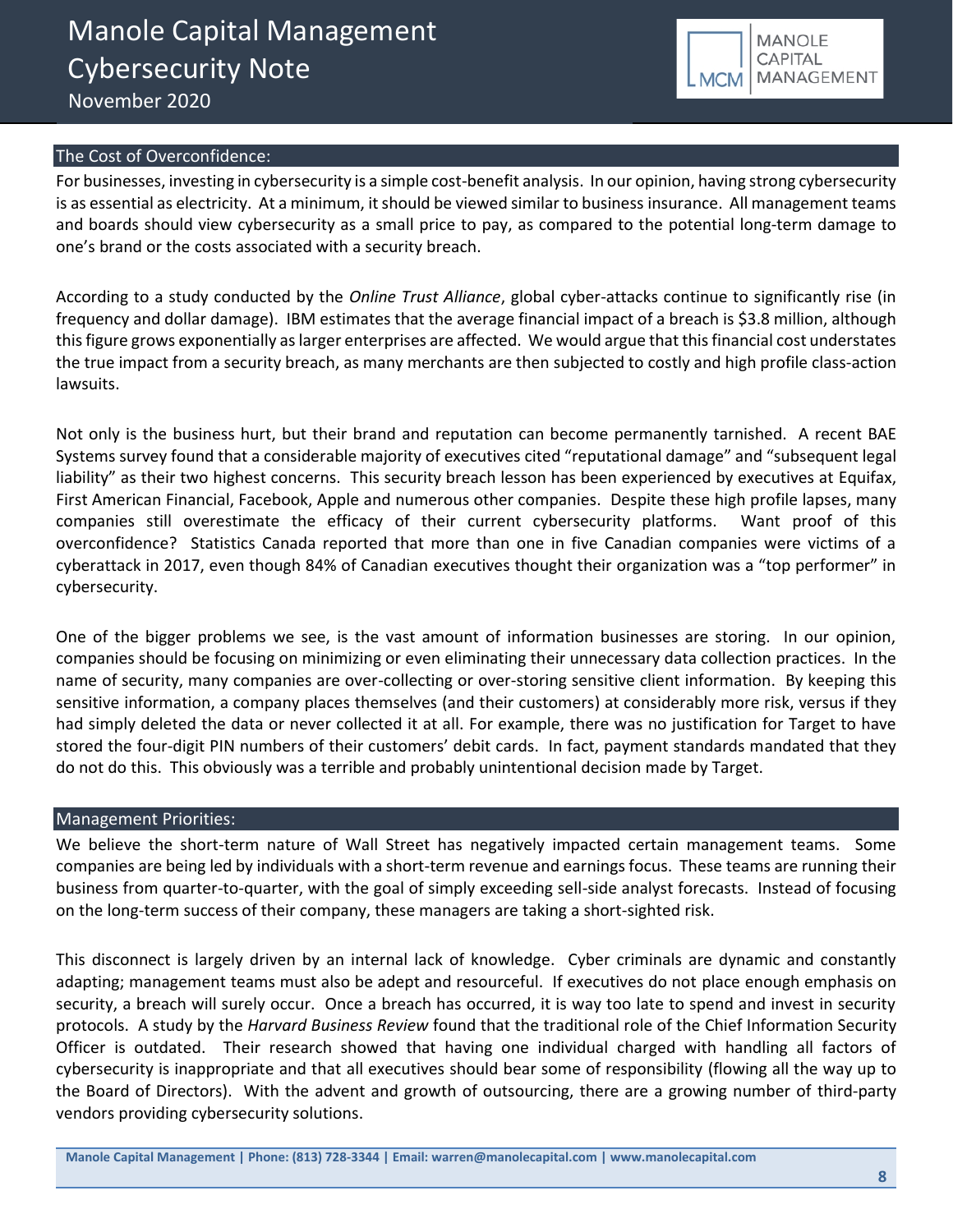![](_page_8_Picture_1.jpeg)

Certain companies are placing more emphasis on their cybersecurity skills. During the pandemic, companies have faced an onslaught of attempted hacks, from scam emails and phishing attacks. Most corporate security chiefs report up to the CTO (chief technology officer), but this is changing. Some have created a new role called the chief information security officer or CISO. More executives and senior managers feel the need to stay aware of the risks, so certain firms have their cybersecurity teams report directly to the management committee. Companies are obviously focused on the global pandemic, but many forward-thinking teams are equally as dedicated to ensuring that lax security doesn't impact the businesses long-term plans. The world's largest companies are being attacked and modern enterprises require a comprehensive, full-circle approach to data protection and security. In this modern threat landscape, a reactive approach will not work.

# Computers:

Computers and technology continue to improve, but the threat to our personal data is also increasing. Some of the largest threats come from quantum computers. While still in their infancy, these computers have theoretical capabilities and properties that are astounding. These machines harness quantum physics, to radically speed up complex calculations. Traditional computers store and process information using either zeros or ones, but quantum computers use quantum bits or qubits (stores information as both zeros and ones simultaneously, known as superposition). While regular or even super computers cannot break a security token 1,000 digits long, quantum computers use reverse multiplication and could be many millions of times faster.

JPMorgan Chase has been developing a process to better identify high-priority data, items it believes need to be protected for several years. They are looking into protecting this sensitive and potentially "at risk" data with the development of powerful quantum computers. Over the last six years, Visa has asked its security experts and software engineers to analyze post-quantum cryptography. It has published details about the public-key cryptography and experts believe it would take a computer with 250 million qubits to break today's security. Rajat Taneja is President of Technology at Visa and he said, "the data we have is sensitive, and it is vast in quantity, so protecting that data is job number one for us." Early-stage quantum computers have only a fraction of that power, but computers continue to get better and better. According to Techrepublic, the fastest to date is 64 qbits. Cryptographers are known for being paranoid, but some of their fears just might be justified.

Making this matter worse, is the fact that millions of cybersecurity jobs are currently unfilled. In early December, the Wall Street Journal published an article on the mismatch between entry-level job skills and what employers are looking for in cybersecurity employees. According to a report from the International Information System Security Certification Consortium, known as ISC2, there are 3.1 million professionals needed to bridge the cybersecurity talent gap. Unfortunately for thousands of companies, cybercrime technology is advancing at a rapid pace and cybersecurity talent simply does not exist to match the demand.

# Software-as-a-Service:

It seems like software companies have been on a decade long tear, with some being best performing names in the stock market. In recent years, Software-as-a-Service or SaaS has become a dominant theme. It also appears that many IT executives have decentralized and shortened their sales process. With the software sales process getting nimbler, many SaaS companies have benefitted.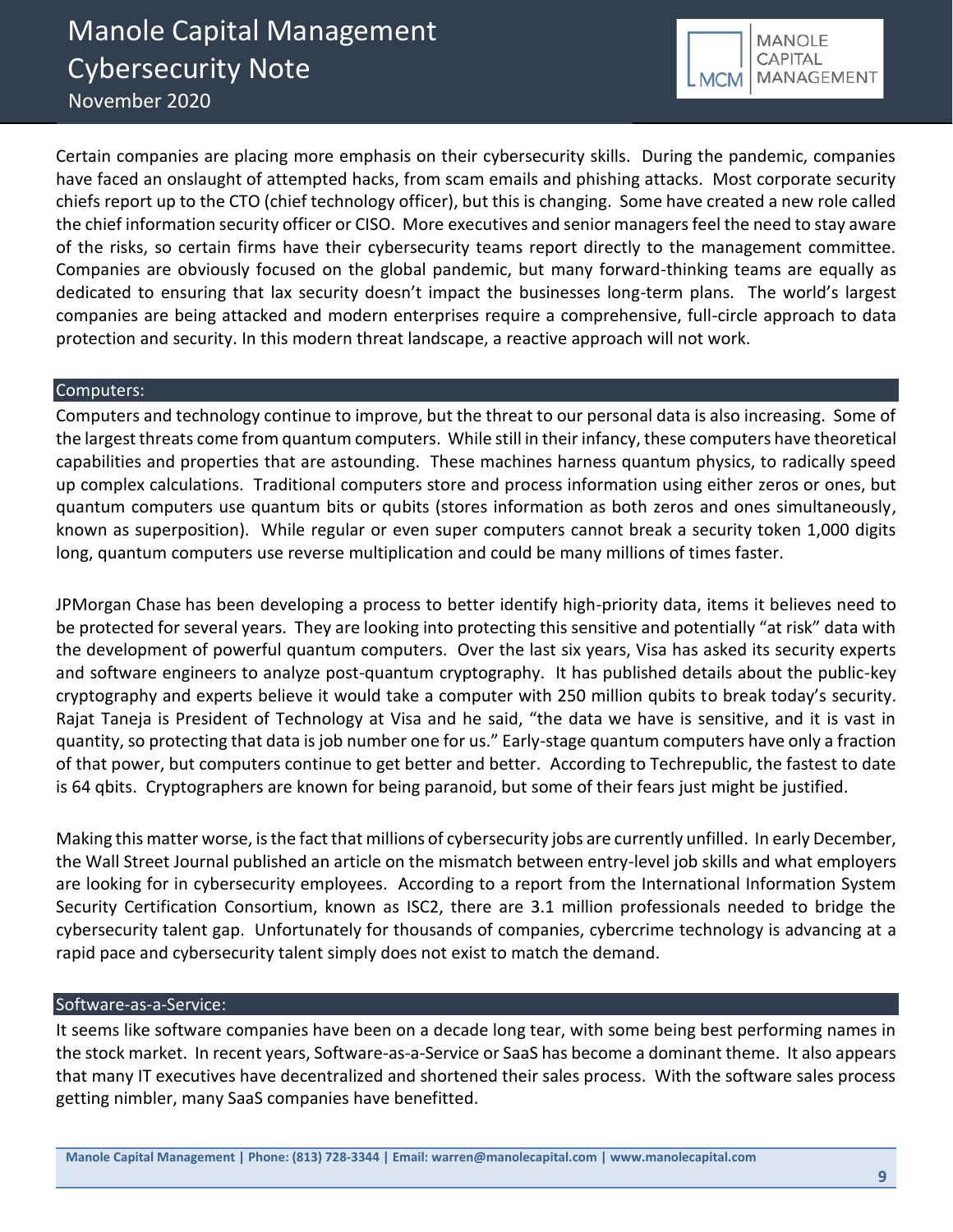![](_page_9_Picture_1.jpeg)

SaaS companies often start with freemium models, attempting to get engineers and developers hooked on their product. The software product is extremely scalable, as once it is built, it can be leveraged across thousands of business clients. If designed properly, SaaS models offer a company enormous TAM or total addressable market opportunities. Once a SaaS business reaches scale, the profitability is impressive. Gross and operating margins can become very high, as each new customer can generate +90% incremental margins. These SaaS models generate wonderful sustainable and recurring revenue, which ultimately leads to sizeable and predictable free cash flow. If these SaaS business models target the right theme or vertical, some can become excellent investments.

In terms of growth, the forward expectation for SaaS models remains robust. In 2019, across the entire industry, annual SaaS revenue growth was 16.1%. We are surprised that SaaS is estimated to equate to only ¼ of global enterprise software market. Looking over the next 10 years, research from ARK Invest forecasts a very healthy 21% compound annual growth.

We do not place much emphasis on the overall market growth, but believe it is wise to focus on specific verticals or niche's that might perform better than the average. The barriers to entry are not terribly high in software, so it is important to become a critical component of a business's infrastructure. An area we have tried to focus in on is vertical SaaS, as opposed to horizontal SaaS. For us, vertical SaaS firms are very focused on a specific industry (i.e. medical, security, etc), while horizontal SaaS tends to be function based (i.e. HR, payroll, etc)

As we have discussed, the barriers to entry are not terribly high in certain parts of the software business. From our perspective, we prefer niche players, that can specialize in an unique aspect of an industry. In addition, the costs to build a scalable software product can be high, so funding is critical in the early years. During COVID-19, many SaaS companies have struggled because their sales cycle is long and driven by costly sales teams. As one would expect, those software firms that rely on large and sporadic deals have suffered. Also, those that target small businesses clients are currently facing major challenges to get new customers in the door, given this difficult environment.

The metrics we will discuss below are just a start for one's analysis. In addition to these figures, one has to understand ROI (return on investment), replacement costs and switching risks. If a client can easily switch from your software to a cheaper competitors, you are in trouble. SaaS models can make it very easy for a customer to change software providers, if there isn't significant integration into a business's technology stack. Understanding stickiness and how important your software is to a client can be critical to long-term success.

# Economics 101 / SaaS Business Models:

As we analyze the SaaS market, we always start with top line growth. Companies must be able to generate solid and consistent revenue growth. Many analysts will stop with revenue growth, since so many companies fail to produce free cash flow and earnings. This is often the case with relatively young SaaS businesses, as they are entirely focused on growing revenue. For us, we need to take a few steps down on the income and cash flow statements to truly get an understanding of what makes these companies tick.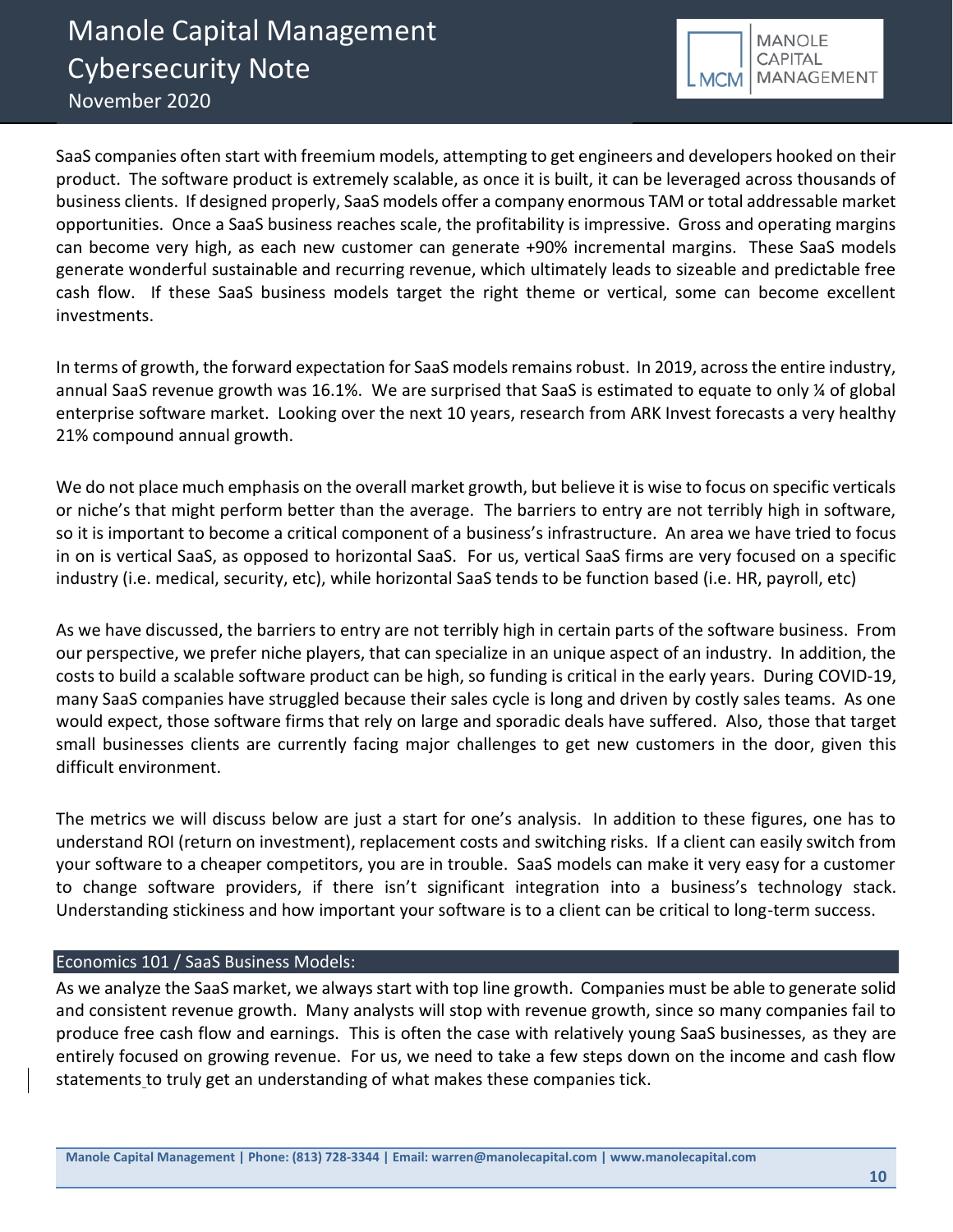![](_page_10_Picture_1.jpeg)

After revenue, we spend a considerable amount of time focusing on margins. Once again, new start-up's are investing so heavily in sales, marketing and costs associated with R&D, that both gross and operating margins are often negative. Some SaaS sell-side analysts like to focus on the *"Rule of 40".* This is a simple rule that some analysts look to as a gauge, where a software business must generate a combined revenue and gross profit margin over 40%. We do not believe this is terribly important metric to monitor, because fundamental analysis must be more detailed and focused. A company can have significant revenue growth, with no focus on profitability, and we simply would not be impressed. Other companies will re-invest back into their business, in the form of hiring salespeople or R&D, and that could absolutely be the best long-term decision. For us, the mosaic is much more complex and nuanced than the basic "Rule of 40" gauge.

Before we get to earnings and free cash flow, companies must be able to leverage their business. We are not discussing leverage, in terms of debt on the balance sheet. For us, leveraging a business is turning solid revenue growth into earnings by steadily improving one's margins. This is often an evolution over time. As revenue continues to grow, it is critical for our companies to steadily move both gross and operating margins higher. This is our version of a SaaS company delivering improving economies of scale. Sometimes the process can be lumpy with software companies, but we believe it is important for a business to focus on profitability and improve margins over time. Once a company can show Wall Street that it has the capability to produce steady earnings, growth of the valuation multiple will follow. We believe that valuation multiples are dependent and driven by the underlying strength of one's business model.

So, we just discussed revenue becoming gross and operating margin, which then becomes earnings and free cash flow. If you can find a software firm delivering on these important items, you are onto something. However, there is much more one needs to focus on and analyze. Another area we like to analyze is churn and retention for software companies. If one starts by offering "free" software, the goal is to sell that customer more and more services over time. Some clients might leave, some might stay with the free product, but others will decide to increase their usage of additional services. Another metric we like to track is "net dollar retention", which gives insight into the percentage of current customer revenue retained (looking backwards 12-months), after factoring in upgrades, downgrades and churn. If this calculation is over 100%, a company could essentially grow its revenue without adding any new customers. Many companies will define this metric differently, but it absolutely must incorporate churn. With software subscription models, we have found tracking churn to be an essential item to monitor. A high retention rate often is the sign of a healthy SaaS model.

Another important metric we track for subscription models is CAC (customer acquisitions costs) and calculating how long it takes to payback that cost. Obviously, one wants as short a payback period as possible. The concept is to bring onboard new customers, as cheaply as possible and pay for that marketing costs quickly. In subscription models, especially those with low churn, this can be the "holy grail". A CAC payback period shows how many months it takes to recoup a software company's sales and marketing costs, based upon the current revenue run rate. Once again, the lower the CAC payback period indicates a company could have a strong product, with sustainable future growth. Its calculation can vary from business to business, but we like to start with prior quarter sales and marketing costs and divide that by net new ARR (annualized run rate revenue) times gross margin. Once that is calculated, we multiple by 12, to turn the metric into a number of months to payback.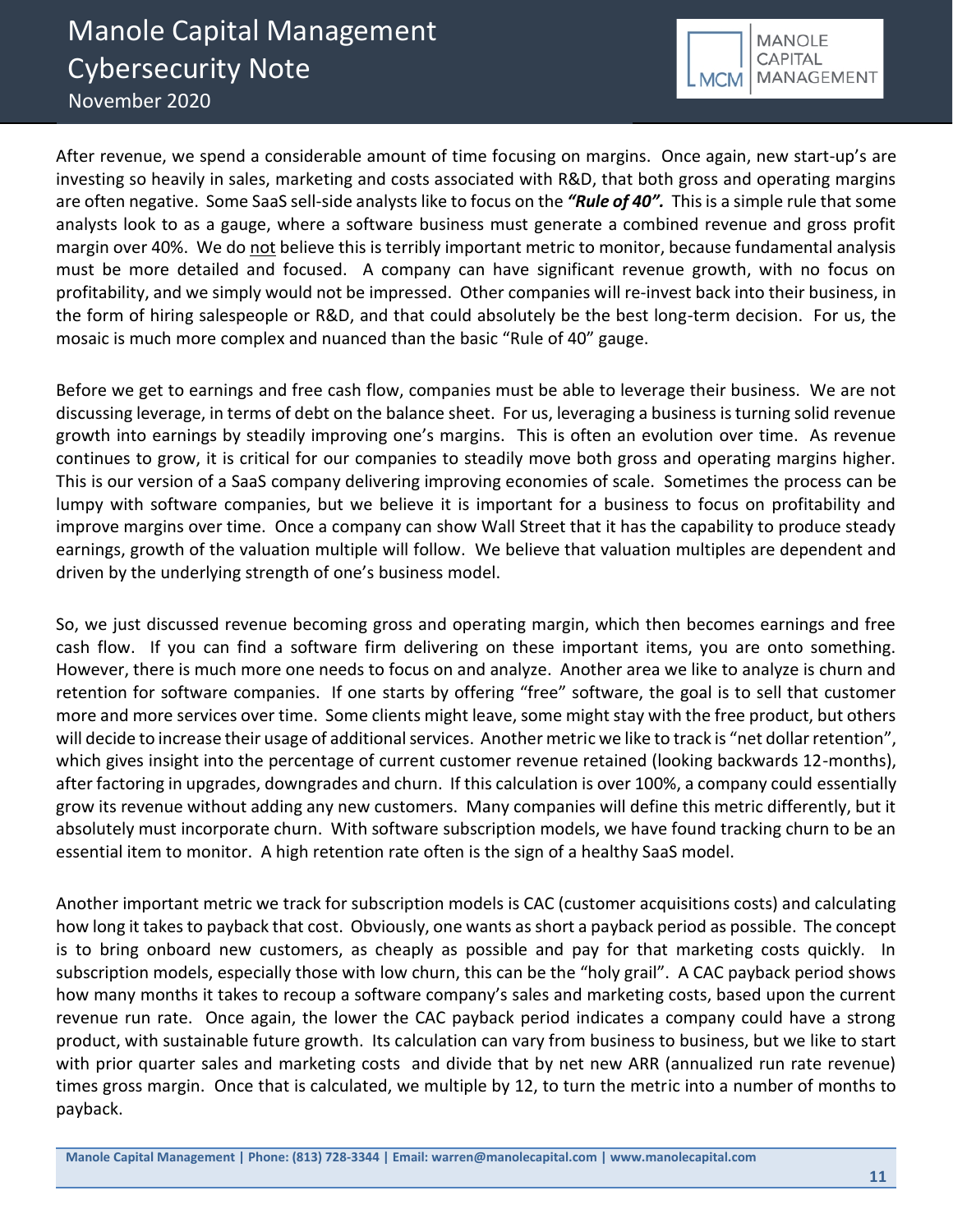![](_page_11_Picture_1.jpeg)

For example, if Company A had the following results:

- \$100 million in S&M costs last quarter
- \$75 million in annualized run rate revenue and 60% gross margins
- The CAC payback would be (\$100m / 60% x \$75 million) x 12 or 26.7 months

This is just an example, where Company A can recoup its S&M costs, compared to new gross profit generated in only 26 to 27 months. Industry metrics on CAC payback show the median average is 29 months, the top quartile is 20 months and the top decile is only 13 months.

There are additional items we tend to look at like balance sheet strength, competitive moat, easy-to-understand businesses, management teams that have been in place for years, interesting niches, etc.

Now that we have identified the cybersecurity sector as an attractive, secular growth industry, we then wanted to look into a few of the publicly-traded companies specializing in this niche. As always, we will examine a variety of qualitative and quantitative factors. Over the next few pages, we will review CrowdStrike (CRWD).

#### CrowdStrike:

![](_page_11_Picture_10.jpeg)

Crowdstrike was founded in 2011 and is based in Sunnyvale California. It was started with a strict purpose in mind, to "reinvent security for the cloud era." Their motto is "We Stop…So You Can Go."

A decade ago, cyber criminals had the advantage over the existing "cookie cutter" security products on the market. Seeing this opportunity, Crowdstrike created a security platform which integrated modern technologies, such as artificial intelligence (AI), cloud computing, and graph databases. Crowdstrike created the Falcon platform, its modernized and multifaceted defense system. Crowdstrike was the first cloud-native SaaS (Software-as-a-Service) security platform.

#### Description:

Crowdstrike is helping companies (both large and small) stop breaches and improve their performance. In addition to high profile businesses, Crowdstrike also provides protection for many governmental organizations. As of the 2<sup>nd</sup> quarter of FY'21, Crowdstrike had over 7,000 subscription customers. Crowdstrike has 49 of the Fortune 100, 40 of the top global 100 companies and 11 of the top 20 banks. Making things as easy for the client as possible, nearly all of its products are available for purchase directly from CrowdStrike's [website.](https://www.crowdstrike.com/?utm_expid=.XfysNxyCSV2dpcFrQWQESw.0&utm_referrer=https%3A%2F%2Fwww.google.com%2F)

With a share price of \$129 per share and 219 million shares outstanding, the market capitalization of Crowdstrike is over \$28 billion. It has \$1.1 billion of cash and no debt on its balance sheet, so the enterprise value of Crowdstrike is \$27 billion. In 2020, the stock performance has been impressive, up roughly 200% this year.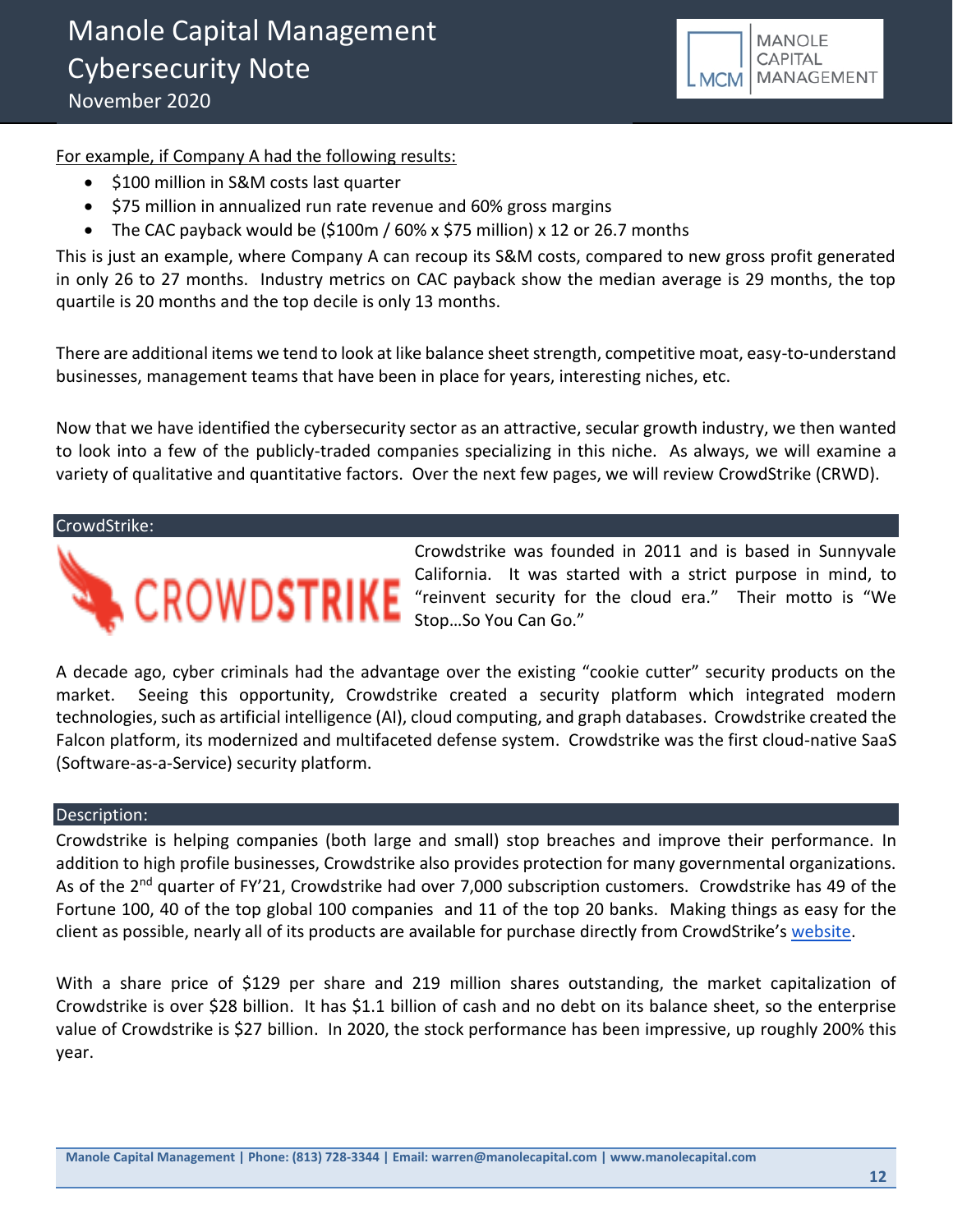![](_page_12_Picture_1.jpeg)

# The Technology:

We will get into some of the finer details, but we wanted to start the analysis from a 30,000 foot perspective. Many security products are expensive, complex and frankly ineffective. Certain on-premises solutions are costly and inflexible. In today's work-from-home environment, companies need to better manage their workloads. These problems and many more are what drives Crowdstrike's solution, covering workstations, servers, datacenters, cloud, module, etc which can all be managed on one centralized platform.

To begin, we think it is important to articulate why "cloud native" technology is better. A native app is a software application built in a specific programming language, for the specific device platform. For example, Native iOS apps are written in Swift or Objective-C while native Android apps are written in Java. A cloud native app is specifically built to operate and work in a cloud environment. In terms of data access, the cloud can provide constant protection. Secondly, in terms of data analysis, the cloud allows for platforms to continuously learn. Finally, the cloud platform collects data once, but gets to reuse its information many, many times. These are just a few of the advantages of a cloud native platform.

Crowdstrike starts by breaking its business into 6 different cloud-native platform elements:

- 1. next generation antivirus,
- 2. endpoint detection and response,
- 3. threat intelligence,
- 4. threat hunting,
- 5. IT hygiene and
- 6. incident response and proactive services.

At its core, Crowdstrike'sflagship platform, called *Falcon*, operates as an endpoint protection service, composed of two key technologies.

1. *Lightweight Detection Agent:* This is installed on all endpoint devices, such as computers, laptops, and employee smartphones (any device which has access to a central network). This scalable technology provides effective local detection and prevention capabilities on all devices, while also transmitting data into a larger, cloud-based platform.

2. *Threat Graph Database:* This is the second piece of the Falcon system. It collects all data streamed from detection agents on each endpoint and amasses it together in the cloud. Each week, over 3 trillion events are captured. This data is then analyzed using AI and behavioral pattern-matching techniques to detect irregularities and threats. The AI technology gets smarter, as it consumes more data. This constant data analysis allows the defense structure to continuously improve and grow stronger. By analyzing and gathering more and more data, the system can cut-off and detect abnormalities.

We are not technologists and we didn't stay at a Holiday Inn last night. We strive to take a complicated subject matter and dumb it down so our parents can ever understand the subject matter. If we have already confused you and used too much technology-speak, we thought a picture could assist with your understanding.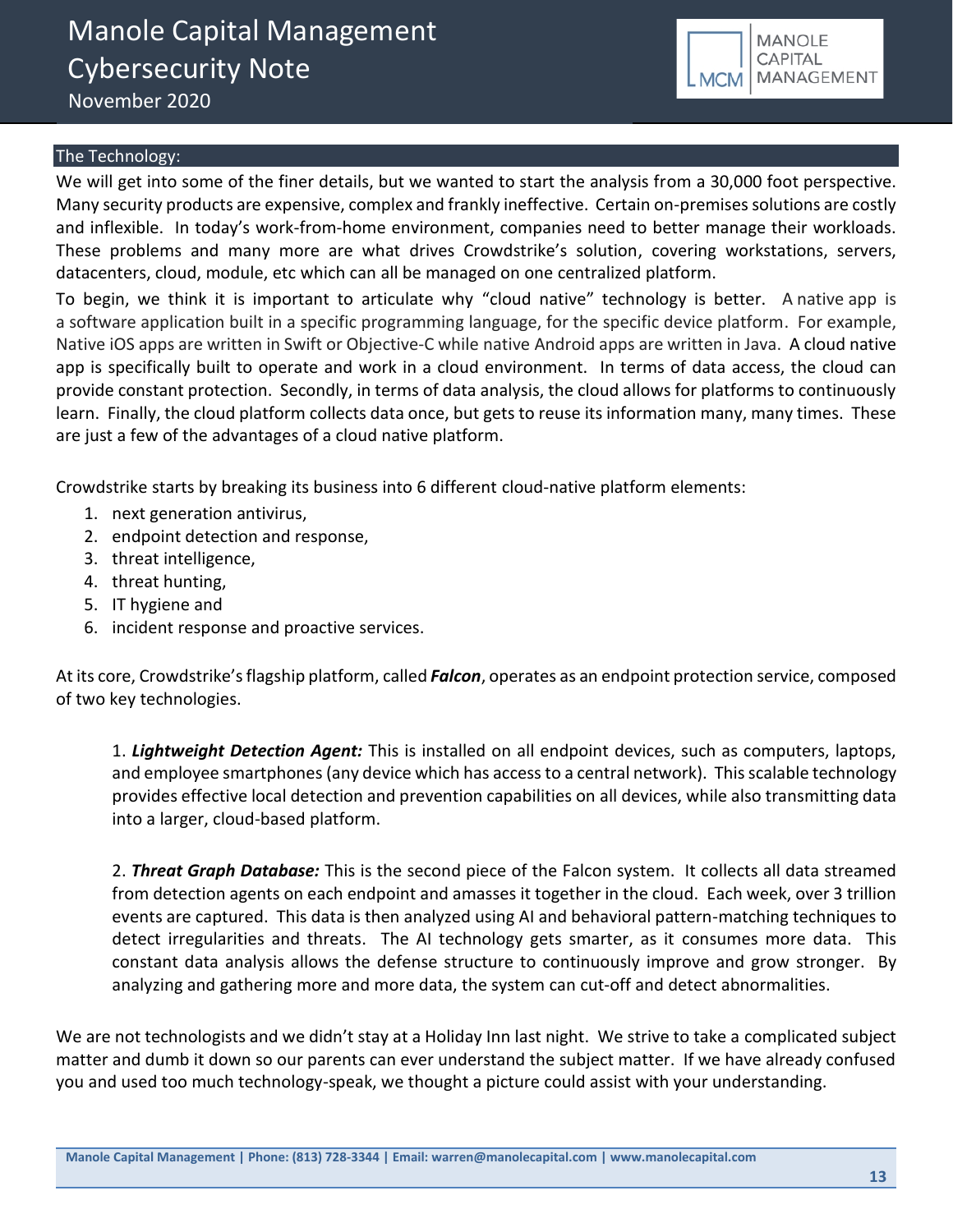![](_page_13_Picture_1.jpeg)

![](_page_13_Figure_2.jpeg)

#### Protection:

In that Falcon graph, you can see each phone, computer, server endpoint along the bottom. Falcon continuously monitors and protects each device by a single agent. This agent offloads computationally intensive tasks to Crowdstrike's cloud-native Threat Graph, so protection does not interfere with one's daily tasks. This essentially makes the service easily scalable and highly adaptable.

The Threat Graph is able to effectively process three trillion endpoint-related events per week, in real time. In addition, it indexes these events for future use to continuously improve its security. If Threat Graph discovers something "out of the ordinary" in one customer environment, its centralized nature allows all customers to benefit automatically in real time. This type of autonomous monitoring, helps Crowdstrike spot potential attacks across the entire customer base. The company believes that this service, called the Security Cloud, holds the potential to reshape the entire cybersecurity industry.

For Crowdstrike, big data is power. Its two-step approach of separating endpoint agents from complex analysis of large datasets allows the platform to remain lightweight and nimble across a variety of endpoint devices, while still retaining the computational power necessary to detect a wide variety of threats. If a technologist were to create category-defining cloud platforms, they would likely start with Salesforce, for their CRM capabilities. In terms of HR in the cloud, one might pick Workday. When it comes to security in the cloud, we believe Crowdstrike is the clear leader.

# Cross Sell:

Once a servicing agreement has been reached, Crowdstrike utilizes a "land-and-expand" sales strategy in order to boost recurring product sales. Once a customer installs the Falcon platform, they are able to register any number of additional cloud-based modules, dependent on the level and type of protection required. Customers have the ability to purchase and deploy additional platforms onto the same agent already present on the endpoint.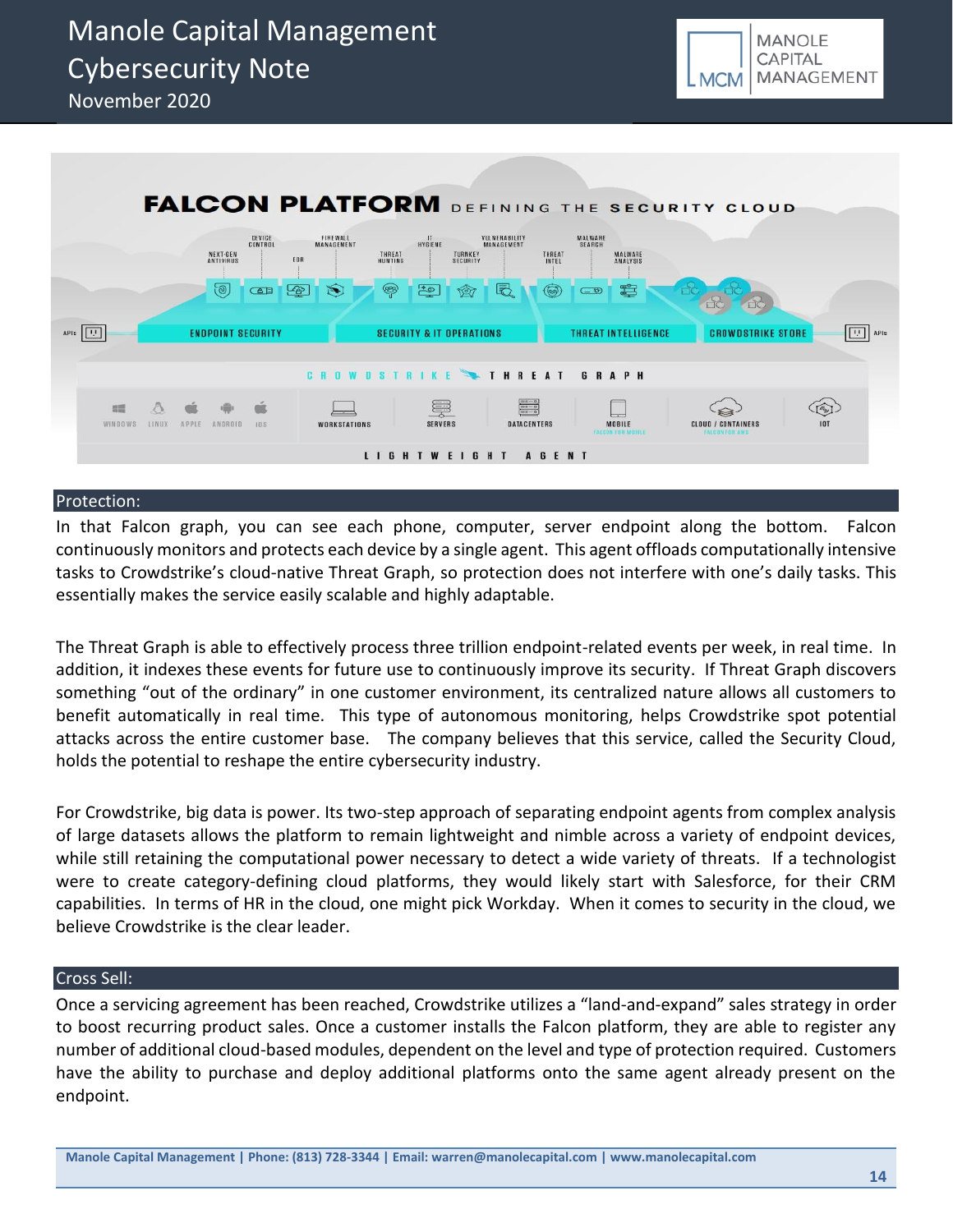![](_page_14_Picture_1.jpeg)

Cross-selling is an important aspect of Crowdstrike's business model. One a company begins to understand the power of its Falcon platform, customers begin to use more of its modules. For example, in FY'18, the percentage of subscription customers using 4 or more modules was only 17%. Only 3 years later, this is now 57%. As customers utilize more modules, CrowdStrike earns significantly more revenue and profits. This is benefit of attractive unit economics and scale. By this time next year, CrowdStrike believes that 39% of its subscription customers will be using 5 or more of its cloud modules.

We believe Crowdstrike sells a value proposition based around the ease of adoption, rapid time-to-value, and superior efficacy rates in preventing and stopping threats with its products. The platform is primarily sold through a direct sales team, segmented based on the number of endpoints a customer needs to protect. This strategy mostly relies on existing customer relationships in order to further build its client network, as well as utilizing an existing alliance of technology partners who are able to build applications with data and analytics from the Falcon platform. With an industry-leading 4.9 out of 5 star rating, CrowdStrike reputation speaks for itself, making it an easy sell to potential new clients.

# Revenue:

Wall Street seems to be infatuated with revenue growth, and we can certainly understand some aspect of this. The overall market is infatuated with FAANGM (Facebook, Amazon, Apple, Netflix, Google, Microsoft), represented by these firms now exceeding 25% of the S&P 500's valuation. We like to differentiate between companies with just impressive revenue growth, versus those with good sales growth and strong (at least for us) free cash flow. In our opinion, there are too many companies that have great revenue growth, but they cannot or choose not to generate free cash flow. For us, we mandate that our holdings generate and focus on free cash flow.

Goldman research recently reported that Crowdstrike has "doubled its market penetration with an already robust market share" Many sell-side analysts estimate that Crowdstrike is growing at 2x the rate of its fastgrowing software peers. The TAM (total addressable market) opportunity for Crowdstrike is large and it continues to expand. The estimated TAM in 2020 is \$26.9 billion, and it should experience nearly double-digit growth to \$31.9 billion by 2022 (according to numerous sell-side analysts).

CrowdStrike has built an industry-leading brand due to the proven success of its Falcon platform. This allows it to rely on many of its high-profile customers to reach more clients (downstream) and ultimately drive additional revenue. Once a new customer has purchased the core platform, its strategy is to expand the sale to additional existing services. This cross-selling technique allows for potential revenue growth from current customers.

So, we begin our analysis with sales, but intend to dive much deeper into their model. Crowdstrike's superior security platform and sales network have resulted in strong annual top line revenue growth, seeing close to 100% YOY increases in the past 4 years. During the most recent quarter (FY'21, 2<sup>nd</sup> quarter), Crowdstrike generated nearly \$800 million in annual recurring revenue, growing at an annual run rate of 87%. Focusing on annual recurring revenue for a moment, the last 6 quarters of growth have been nothing short of amazing. Starting with the 1<sup>st</sup> quarter of FY'20, the YoY growth rates have been 114%, 104%, 97%, 92%, 88% and 87%.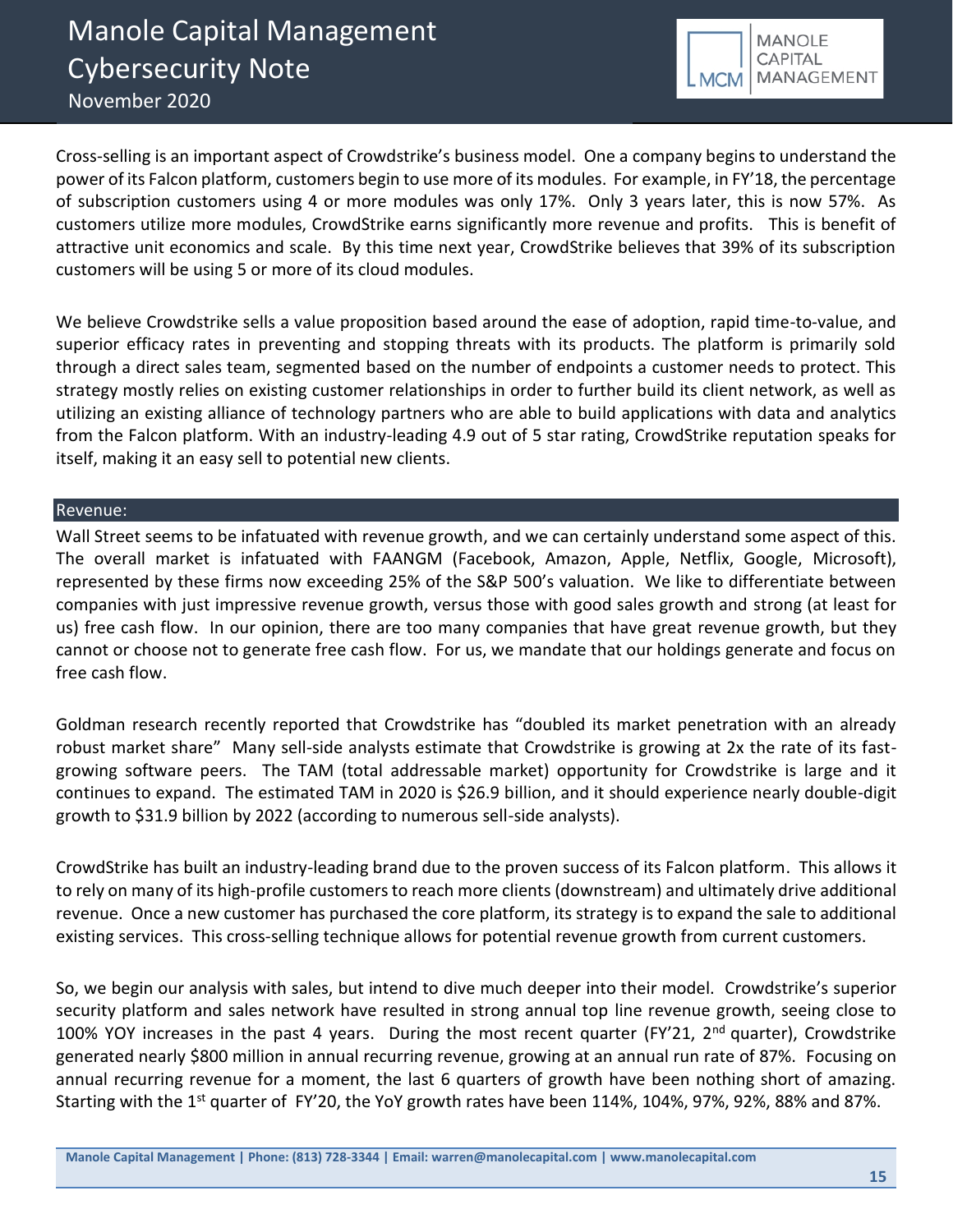![](_page_15_Picture_1.jpeg)

93% of this attractive revenue base is subscription revenue, also growing at an impressive year-over-year rate of 89%. This revenue base is not terribly concentrated, as Crowdstrike has 7,230 subscription customers. It is also impressive to look at the last 6 quarters of YoY subscription customers growth. Starting with the 1<sup>st</sup> quarter of FY'20, the YoY customer count growth has been 105%, 111%, 112%, 116%, 105% and 91%. Doubling their customer counts annual is quite remarkable, especially since these clients generate predictable and sustainable recurring revenue.

For the next few years, we envision Crowdstrike being able to continue to grow at a healthy pace. In fiscal (yearend in January) 2020, Crowdstrike grew revenues 93% year-over-year and generated \$481 million of total revenue. We like that 91% of its revenue is from predictable and recurring, subscription-based sources. The sell-side is modeling in \$822 million of revenue this fiscal year and \$1.1115 billion of revenue next fiscal year. This equates to growth rate of 71% this year and 36% next fiscal year. Clearly, Crowdstrike is still posting impressive top-line growth.

# Turning Sales Into Profits:

Crowdstrike's management has laid out a "long-term target model", which calls for various objectives as a percentage of revenue. For example, Crowdstrike's management team is looking for subscription gross margin to be in the 75% to 80% level. It also discusses a target operating margin of 20%, which is wonderful to hear. However, we want to go further down the income statement and focus in on some of the larger expenses. Specifically, we want to discuss how CrowdStrike might look to take that extraordinary revenue growth and turn it into free cash flow.

We begin with gross profit and CrowdStrike's solid gross margins. Back in FY'17, gross margins were 36%. Over the last three fiscal years, it has improved to 54%, then 65% and then 71% in FY'20. Over the last three fiscal years, Crowdstrike has essentially doubled its gross profit margin. While this type of growth cannot continue forever, we anticipate gross margins will be in the mid-70's next year and into the 80% by FY'22. This is nice to see, but much more to understanding the Crowdstrike model and opportunity.

In terms of generating leverage, CrowdStrike needs to properly manage its operating expenses. The biggest component is S&M (sales and marketing), representing 55% of FY'20 total revenue. On an absolute dollar spend, S&M grew 54% last year. Crowdstrike's management team believes that its S&M spending goal is dramatically lower, as a percentage of total revenue. Over time, management believes that S&M, as a percentage of total sales, can ultimately flatten out in the low-to-mid 30% range. We think this could occur in the next 3 to 4 years.

In addition, R&D (research and development) was 27% of total revenue and it rose by over 50% last fiscal year. Crowdstrike's management team believes that its R&D spending, as a percentage of total revenue, should also be lower. Over time, management believes that R&D, as a percentage of total sales, can ultimately flatten out in the mid-teens to 20% range. This too should occur in the next few years.

The third bucket of expenses is G&A (general and administrative), which was 19% of the top line. Over the next few years, Crowdstrike should be able to leverage their infrastructure and get this into the high-single-digit range. Management believes this can be in the 7% to 9% range, over the next couple of years.

**Manole Capital Management | Phone: (813) 728-3344 | Email: warren@manolecapital.com | www.manolecapital.com**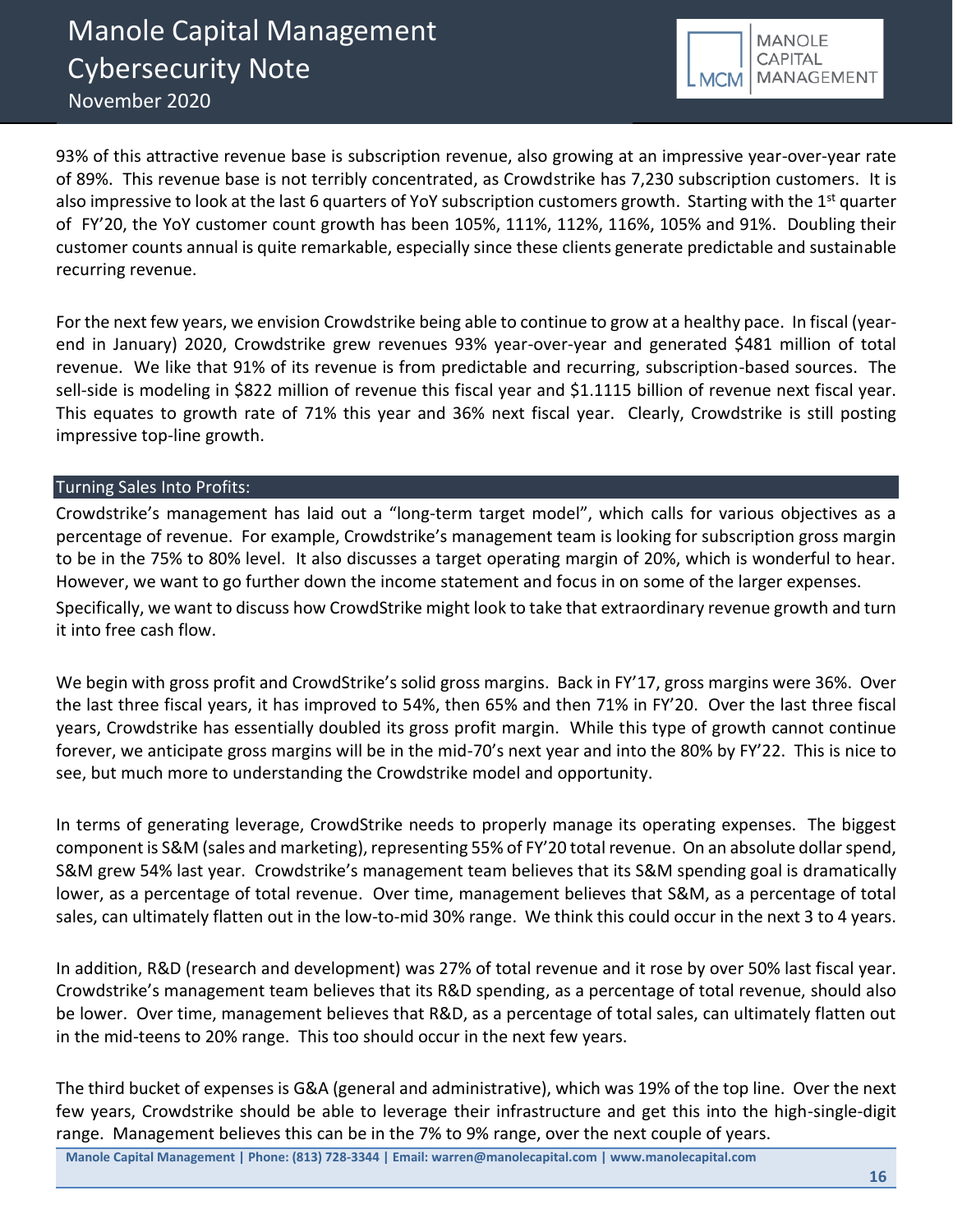![](_page_16_Picture_1.jpeg)

On an absolute dollar level, we fully expect all of these operating expenses to grow from these levels. That growth will fuel Crowdstrike's top line. However, we model significant leverage in these overall costs, as a percentage of total revenue. The company states that these continued, large investments in growth are necessary, in order to capture the growing market opportunity, especially as the need for intelligent cybersecurity solutions continues to expand. It strongly believes that these large fixed costs will ultimately place their platform in a far superior position to its competition, both in customer base, and in product efficacy. We totally agree and this investment has allowed Crowdstrike to post customer subscriptions, annualized recurring revenue, and net retention growth rates of near or over 100% for the past 3 years.

We would anticipate that each of these three buckets continues to shrink, as a percentage of revenue, allowing the company to deliver solid operating margins in the 20% range. We believe that the ultimate operating margins of CrowdStrike could be meaningfully higher than this 20%, except the company remains committed to heavily investing for future growth. This is important to fueling CrowdStrike's impressive revenue growth and we believe that management will prudently weigh the costs of driving this growth.

Now, we will attempt to take revenue less expenses and arrive at free cash flow. For starters, we are pained to say, but there needs to be stock compensation factored into the equation. We are strong believers that stock compensation should be included as a real expense. If they were not worth anything, we would be happy to accept these "worthless" grants from employees. That being said, technology companies are built by key employees that make contributions to a firm, above and beyond what a company can afford to pay them directly in a salary.

Looking at CrowdStrike's Non-GAAP or proforma results, we need to start with a GAAP or accounting loss from operations. From FY'17 to FY'20, this GAAP operating loss grew from \$90.6 million, to \$131.4 million, to \$136.9 million, to \$140.1 million. Stock compensation gets added back and it has grown from \$2 million in FY'17 to \$79.9 million last fiscal year. Surprisingly, there isn't much in terms of amortization of acquired intangible assets to add back, only \$0.5 million. In addition, there is a modest lawsuit settlement to consider, which was \$1.3 million. If one agrees to adding back stock compensation and 1x legal issues, the non-GAAP loss from operations last fiscal year was \$62.6 million. On 148.1 million shares, that equates to a non-GAAP loss per share of \$0.42.

To arrive at a reasonable calculation of free cash flow, we take GAAP operating activities and reduce it by purchases of P&E, as well as capitalized software. Using this formula, free cash flow turned positive in the 3<sup>rd</sup> quarter of FY'20. Starting with that quarter, this adjusted free cash flow calculation has grown from \$7 million to \$50.7 million in the 4<sup>th</sup> quarter of FY'20 to \$87 million in the 1<sup>st</sup> quarter of FY'21 to \$32.4 million last quarter. Considering there is some seasonality to this business, we will look at the last 6 month average of \$60 million and assume a run rate of \$240 million. On 148.1 million shares, that would equate to adjusted free cash flow of \$1.61 per share. We think this adjusted free cash flow could grow in the 20% to 30% range for the next several years. For example, we envision FY'22 adjusted free cash flow should easily exceed \$300 million. On a market capitalization of \$32 billion, CrowdStrike trades at roughly a 1% free cash flow yield. Is that a screaming value? No it isn't, but one has to place a premium valuation for a company with this impressive opportunity and top line growth.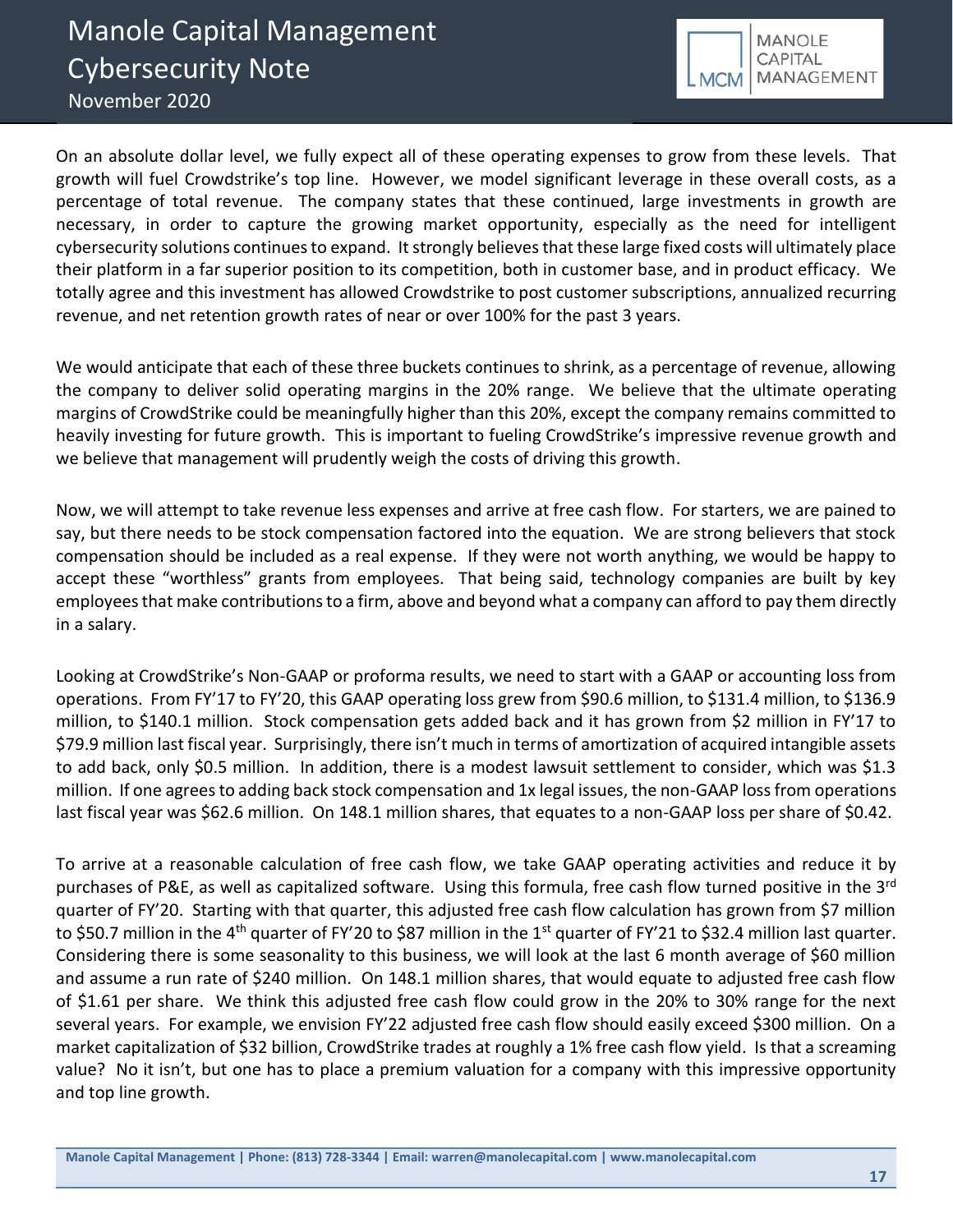![](_page_17_Picture_1.jpeg)

Crowdstrike has no long-term debt or redeemable preferred stock, securities outstanding, and holds enough cash to cover its current liabilities twice over. As we just discussed, Crowdstrike has recently turned the page on generating operating cash flow. We believe this demonstrates that the Crowdstrike's current heavy focus on product investments are beginning to bear fruit. The free cash flow will dramatically increase, once the management team believes it can fully leverage the existing model. As of today, the expectations for EBITDA this fiscal year and next year are modest. The Street sits at roughly \$50 million of EBITDA this fiscal year and \$100 million next. While doubling EBITDA is great, it really is just scratching the surface of profitability. Crowdstrike is at an interesting inflection point. Its revenue growth is extraordinary, but it has not yet become wildly profitable. It generates free cash flow, but the margins have yet to become fully leveraged.

We fully anticipate free cash flow growth exceeding revenue growth for the next several years. Applying a current or forward valuation to this modest level of free cash flow is still difficult, but at least it is not a revenue multiple. We just believe companies using revenue multiples are often firms that simply don't generate any free cash flow, something which history has taught us to be concerned with. At this point in time, CrowdStrike has positioned itself in the top spot of cybersecurity software companies. To remain the industry leader, it needs to re-invest large amounts towards R&D and marketing. This essentially allows it to widen its moat and build higher and higher barriers to entry. In the near future, we believe Crowdstrike will be able to open up the free cash flow spigot, as its margins continue to improve.

# Metrics:

As we just talked about, Crowdstrike's revenue growth is impressive and its margins are beginning to climb. It generates free cash flow, but reported earnings are still underwhelming. In order to frame a valuation, we must look forward, to a time where Crowdstrike is more mature and its business becomes leverageable.

At this point, we tend to look towards some of the key metrics we described earlier. We do not focus on that "Rule of 40", but Crowdstrike would be well above that level (revenue growth of 93% and gross profit of 71% in FY'20). From our perspective, this is too rudimentary of a metric. The cross-selling philosophy (discussed earlier) has proven to be a highly successful sales strategy for Crowdstrike. This philosophy allows it to boast a dollarbased net retention rate of customer subscriptions of 124% (as of 1/31/20). Crowdstrike's S&M costs appear to be working, as its CAC payback is excellent. With S&M costs of \$76 million (FY'20 4q), gross profit of 77% and net new ARR of \$686 million (FY'21 1q), the CAC payback period is only 13.7 months. This means that it takes just over a year for Crowdstrike to recoup its S&M costs from new gross profits. This would put Crowdstrike into the top decile of other software firms, of under 13 months.

# Cybersecurity Conclusion:

We hope that this article has helped you better understand the risks that each individual and company faces. There is no "silver bullet" of protection against hackers and cybercriminals. In today's technologically-savvy world, companies need to fully understand that protecting information is paramount.

There needs to be a critical shift in thinking, from the board level on down. Individuals and firms need to be more stringent and have extensive data protection policies. Otherwise, their entire business is at risk. We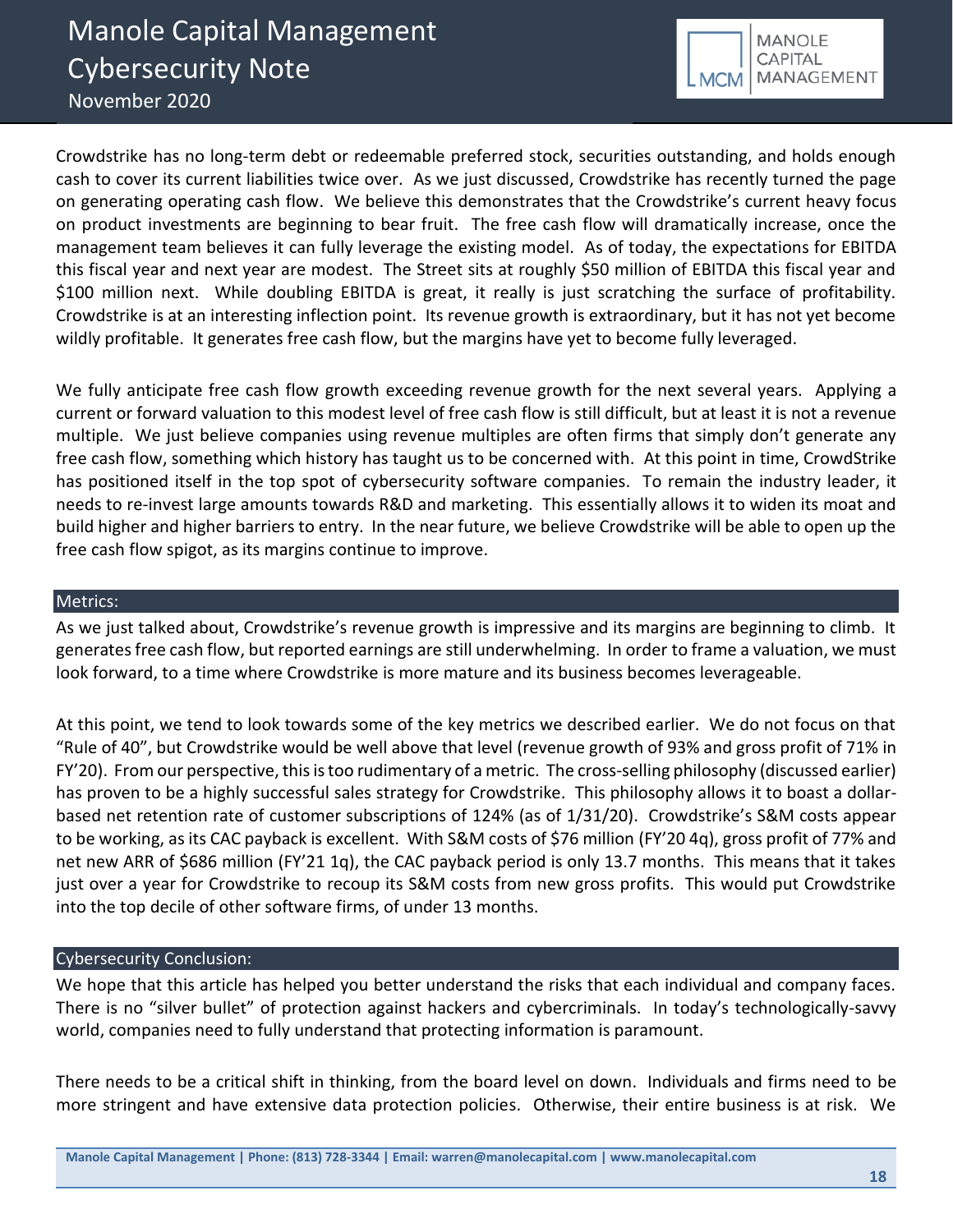![](_page_18_Picture_1.jpeg)

believe that it is necessary to have a comprehensive plan and think in terms of not if a breach might occur, but when a breach will occur.

# Crowdstrike Conclusion:

We believe that Crowdstrike is ultimately poised for success. With its proven track record of producing effective and modular products, high-profile customer base, and a growing total available market, Crowdstrike looks to be a great long-term investment.

Although its traditional valuation calculation would not be considered a bargain, one needs to understand the potential and future outlook for this business. Crowdstrike dominates a secular growth industry – cybersecurity. It offers its product (i.e. software) to both small and large entities and it should be very scalable. Once management makes the decision to turn the profitability on, we believe the valuation will become much more attractive.

At this point in time, it is still building the foundation for its long-term success. The current price is not attractive (for value investors), but the company does trade similar to its software peers. We believe that Crowdstrike deserves a premium, because its end-market and vertical niche (cybersecurity) is so attractive. Global companies need to focus on security and many still have yet to place enough emphasis on this significant business risk. Over the next few years, we believe many more companies will start to appreciate Crowdstrike's ease-of-use and dominant market positioning. From our perspective, we believe Crowdstrike can deliver longterm value for their clients, as well as us – its shareholders.